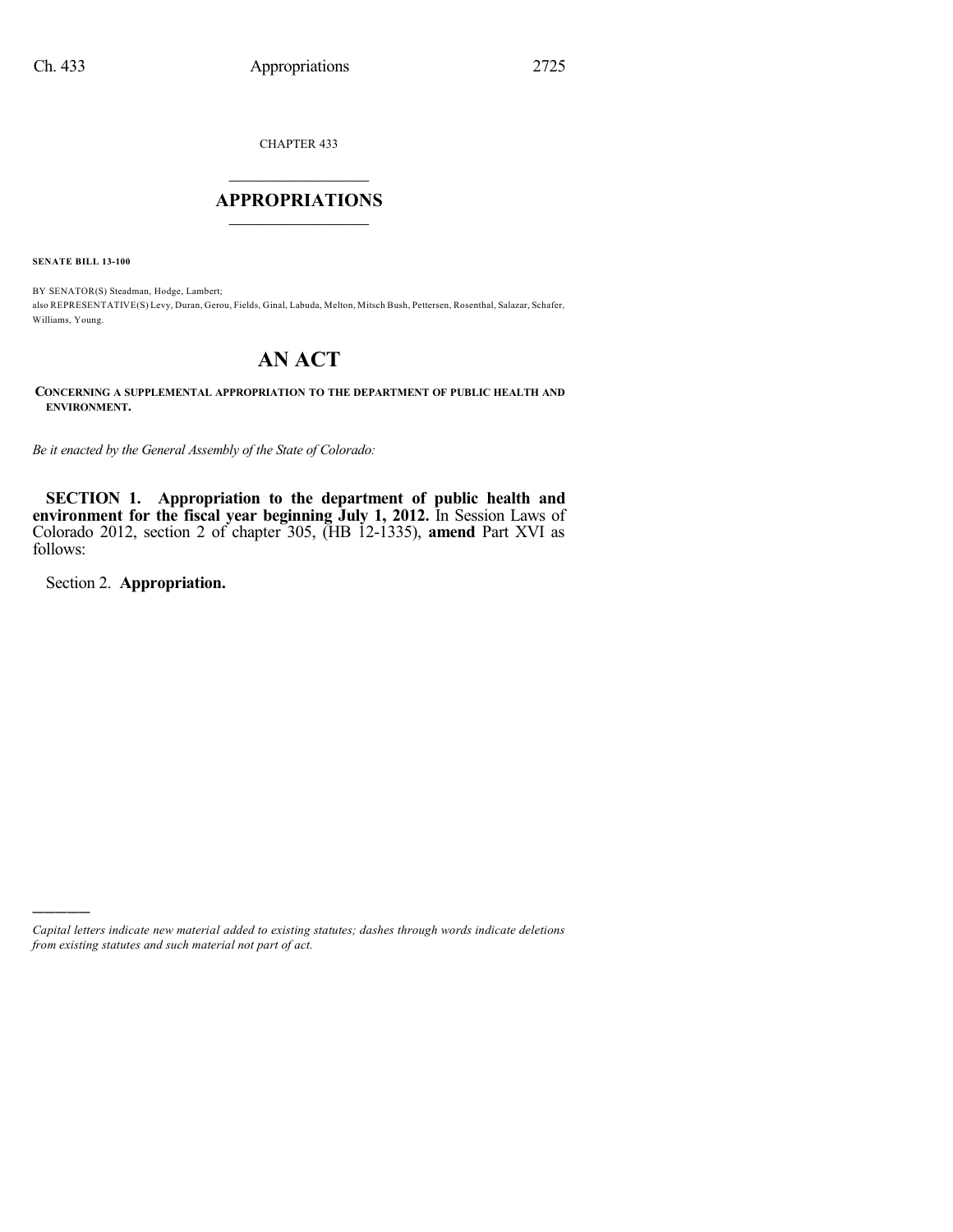|                 |       |                | APPROPRIATION FROM |              |                       |                |  |  |  |  |
|-----------------|-------|----------------|--------------------|--------------|-----------------------|----------------|--|--|--|--|
|                 |       |                |                    |              |                       |                |  |  |  |  |
| ITEM &          | TOTAL | <b>GENERAL</b> | GENER AL           | CASH         | <b>REAPPROPRIATED</b> | <b>FEDERAL</b> |  |  |  |  |
| <b>SUBTOTAL</b> |       | <b>FUND</b>    | <b>FUND</b>        | <b>FUNDS</b> | <b>FUNDS</b>          | <b>FUNDS</b>   |  |  |  |  |
|                 |       |                | <b>EXEMPT</b>      |              |                       |                |  |  |  |  |
|                 |       |                |                    |              |                       |                |  |  |  |  |

### **PART XVI DEPARTMENT OF PUBLIC HEALTH AND ENVIRONMENT**

#### **(1) ADMINISTRATION AND SUPPORT**

| (A) Administration               |              |         |                      |                        |           |
|----------------------------------|--------------|---------|----------------------|------------------------|-----------|
| Personal Services                | 4,722,496    |         |                      | 4,703,664 <sup>a</sup> | 18,832(I) |
|                                  | $(58.0$ FTE) |         |                      |                        |           |
| Retirements                      | 281,918      |         |                      | $281,918$ <sup>e</sup> |           |
|                                  | 481,145      |         |                      | $481,145^a$            |           |
| Health, Life, and Dental         | 4,257,680    | 607,835 | $2,859,482^b$        | 790,363°               |           |
| Short-term Disability            | 70,682       | 10,603  | $45,611^b$           | $14,468^{\circ}$       |           |
| S.B. 04-257 Amortization         |              |         |                      |                        |           |
| <b>Equalization Disbursement</b> | 1,368,509    | 189,702 | 897,523 <sup>b</sup> | 281,284°               |           |
| S.B. 06-235 Supplemental         |              |         |                      |                        |           |
| Amortization Equalization        |              |         |                      |                        |           |
| Disbursement                     | 1,175,282    | 162,245 | 771,309 <sup>b</sup> | 241,728 <sup>c</sup>   |           |
| Shift Differential               | 4,568        | 49      | 4,519 <sup>b</sup>   |                        |           |
| Workers' Compensation            | 423,647      |         |                      | $423,647$ <sup>a</sup> |           |
| <b>Operating Expenses</b>        | 1,262,707    |         |                      | 1,262,707 <sup>a</sup> |           |
| Legal Services                   |              |         |                      |                        |           |
| for $28,427$ hours               | 2,195,986    |         |                      | 2,195,986 <sup>a</sup> |           |
|                                  |              |         |                      |                        |           |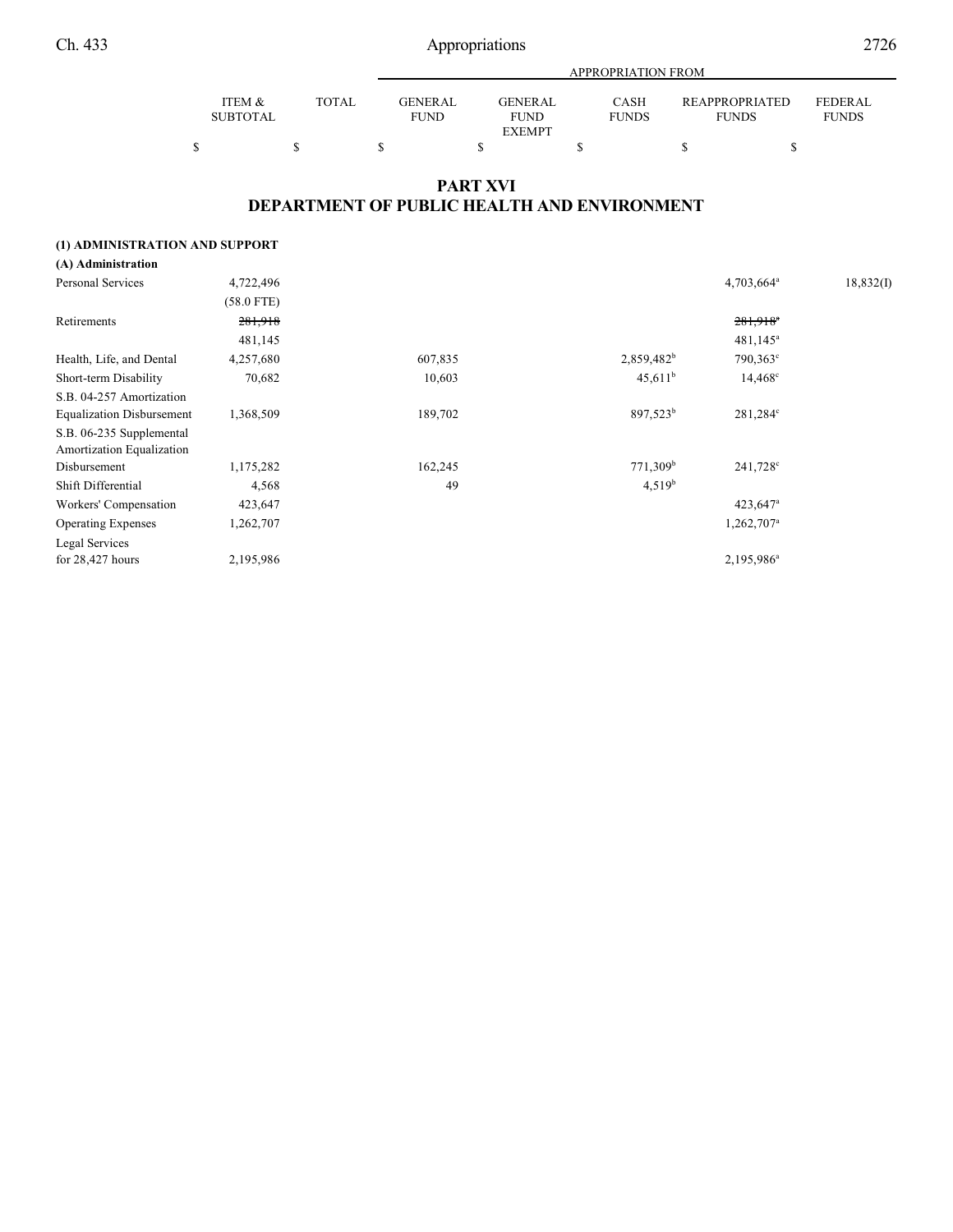| Administrative                  |            |       |                        |                          |             |
|---------------------------------|------------|-------|------------------------|--------------------------|-------------|
| Law Judge Services              | 1,680      |       |                        | $1,680^{\rm a}$          |             |
| Payment to Risk                 |            |       |                        |                          |             |
| Management and                  |            |       |                        |                          |             |
| <b>Property Funds</b>           | 93,098     |       |                        | $93,098$ <sup>a</sup>    |             |
|                                 | 109,012    |       |                        | $109,012^a$              |             |
| Vehicle Lease Payments          | 409,061    | 1,081 | $302,892^b$            | 75,841 <sup>a</sup>      | 29,247(1)   |
| Leased Space                    | 6,345,164  |       | $170,254^{\rm b}$      | $6,169,452$ <sup>a</sup> | 5,458(I)    |
| Capitol Complex                 |            |       |                        |                          |             |
| Leased Space                    | 24,873     |       |                        | 24,873 <sup>a</sup>      |             |
| Utilities                       | 563,218    |       | $161,324^b$            | 390,727 <sup>a</sup>     | 11,167(I)   |
| <b>Building Maintenance</b>     |            |       |                        |                          |             |
| and Repair                      | 271,858    |       |                        | 271,858 <sup>a</sup>     |             |
| Reimbursement for               |            |       |                        |                          |             |
| Members of the State            |            |       |                        |                          |             |
| Board of Health                 | 4,500      | 4,500 |                        |                          |             |
| <b>Indirect Cost Assessment</b> | 559,818    |       | $300,657$ <sup>d</sup> | $110,000^{\circ}$        | 149, 161(I) |
|                                 | 404,381    |       | $145,220$ <sup>d</sup> |                          |             |
|                                 | 24,036,745 |       |                        |                          |             |
|                                 | 24,096,449 |       |                        |                          |             |
|                                 |            |       |                        |                          |             |

<sup>a</sup> Of these amounts, \$15,230,260 \$15,445,401 shall be from departmental indirect cost recoveries, \$594,350 shall be from statewide indirect cost recoveries, \$25,000 shall be from tobacco-settlement moneys received from tobacco-settlement-supported programs in this and other departments pursuant to Section 25-1-108.5 (5),C.R.S., \$22,108 shall be from Medicaid funds appropriated to the Transfers to Department of Public Health and Environmental Facility for Survey and Certification line item in the Department of Health Care Policy and Financing, and \$23,733 shall be from various sources of reappropriated funds.

<sup>b</sup> Of these amounts, \$750,028 shall be from the Department of Public Health and Environment subaccount of the Automobile Inspection and Readjustment Account of the Highway Users Tax Fund established in Section 42-3-304 (18) (c), C.R.S., and \$4,462,886 shall be from various sources of cash funds.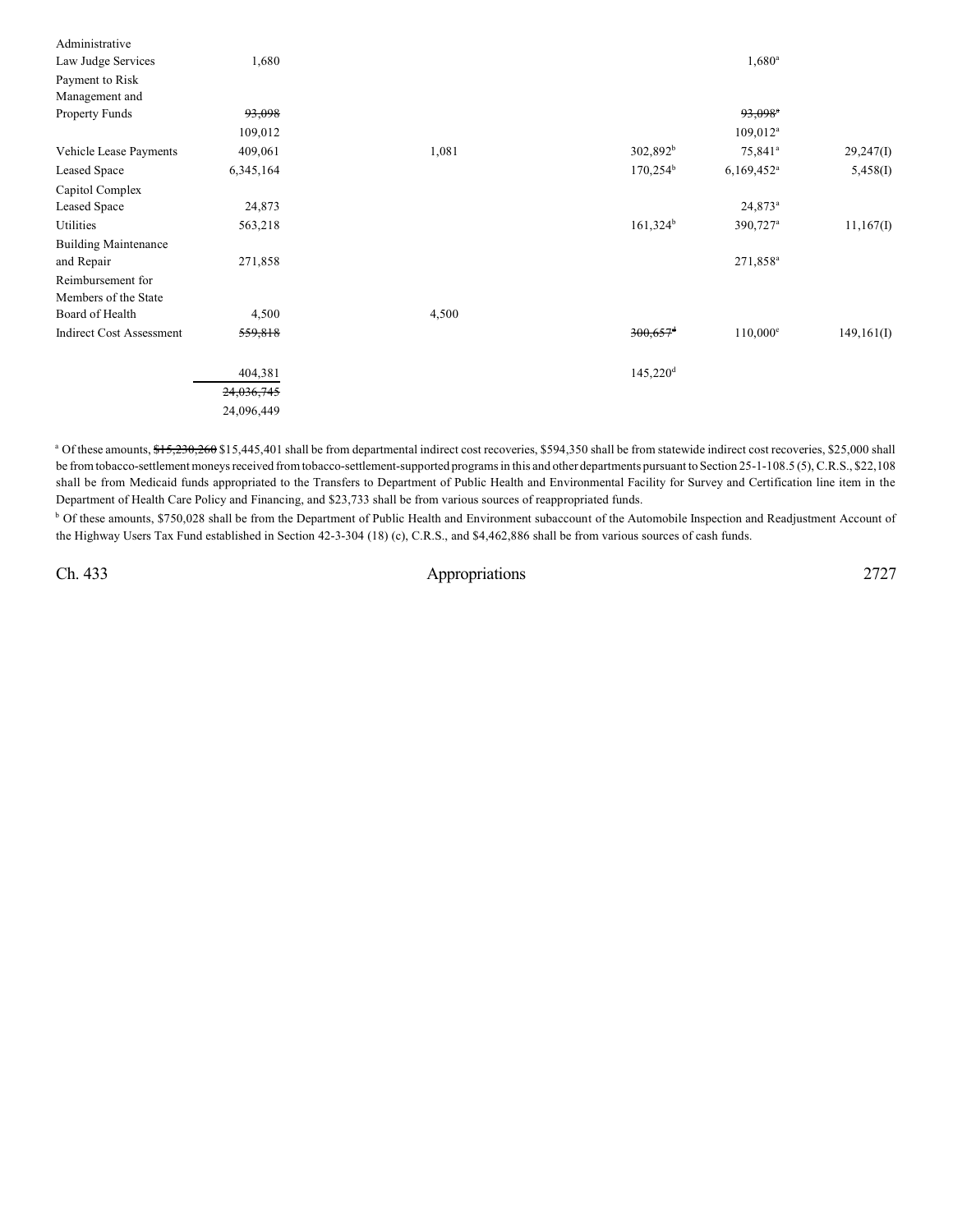|                           |       | APPROPRIATION FROM      |  |                               |  |                             |  |                                |  |                          |  |
|---------------------------|-------|-------------------------|--|-------------------------------|--|-----------------------------|--|--------------------------------|--|--------------------------|--|
| ITEM &<br><b>SUBTOTAL</b> | TOTAL | GENER AL<br><b>FUND</b> |  | <b>GENERAL</b><br><b>FUND</b> |  | <b>CASH</b><br><b>FUNDS</b> |  | REAPPROPRIATED<br><b>FUNDS</b> |  | FEDERAL.<br><b>FUNDS</b> |  |
|                           |       |                         |  | <b>EXEMPT</b>                 |  |                             |  |                                |  |                          |  |
|                           |       |                         |  |                               |  |                             |  |                                |  |                          |  |

c Of these amounts, \$781,881 shall be from departmental indirect cost recoveries, \$472,484 shall be from Medicaid funds appropriated to the Transfer to Department of Public Health and Environment Facility for Survey and Certification line item in the Department of Health Care Policy and Financing, \$20,000 shall be from the Local Government Severance Tax Fund created in Section 39-29-110 (1) (a) (I), C.R.S. and transferred from the Local Government Mineral and Energy Impact Grants and Disbursements line item in the Department of Local Affairs, and \$53,478 shall be from various sources of reappropriated funds.

<sup>d</sup> Of this amount, an estimated \$25,000 shall be from the Department of Public Health and Environment subaccount of the Automobile Inspection and Readjustment Account of the Highway Users Tax Fund established in Section 42-3-304 (18) (c), C.R.S., and  $\frac{275,657}{2120,220}$  shall be from various sources of cash funds.

 $^{\circ}$  Of this amount, \$10,000 shall be from Medicaid funds appropriated to the Transfer to Department of Public Health and Environment Facility for Survey and Certification line item in the Department of Health Care Policy and Financing and \$100,00 shall from various sources of reappropriated funds.

| (B) Office of Health Disparities |             |        |                        |
|----------------------------------|-------------|--------|------------------------|
| Personal Services                | 271.569     | 50,539 | $221,030^{\circ}$      |
|                                  | $(4.3$ FTE) |        |                        |
| <b>Operating Expenses</b>        | 65,579      | 6.672  | 58,907 <sup>a</sup>    |
| <b>Health Disparities Grants</b> | 3,252,863   |        | 3,252,863 <sup>a</sup> |
|                                  | 3,590,011   |        |                        |

<sup>a</sup> These amounts shall be from the Health Disparities Grant Program Fund created in Section 24-22-117 (2) (f), C.R.S.

#### **(C) Local Public Health Planning and Support**

| Assessment, Planning, |         |         |          |            |
|-----------------------|---------|---------|----------|------------|
| and Support Program   | 671,121 | 308,652 | 139.303ª | 223,166(I) |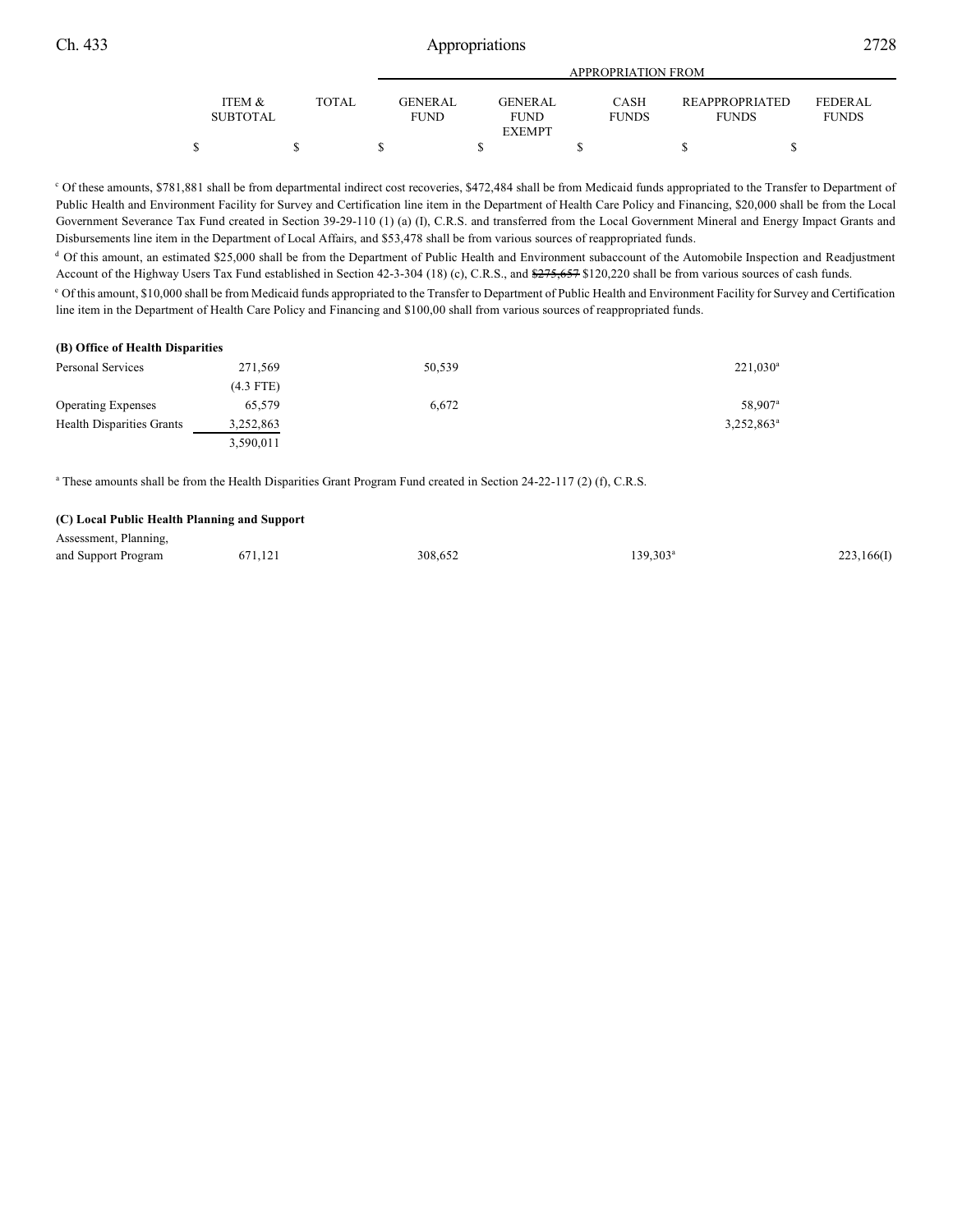|                                                     | $(8.4$ FTE) |                                                                                                                               |                        |  |
|-----------------------------------------------------|-------------|-------------------------------------------------------------------------------------------------------------------------------|------------------------|--|
| Distributions to Local                              |             |                                                                                                                               |                        |  |
| Public Health Agencies                              | 7,924,220   | 5,935,190                                                                                                                     | 1,989,030 <sup>b</sup> |  |
| Environmental Health                                |             |                                                                                                                               |                        |  |
| Services Not Provided by                            |             |                                                                                                                               |                        |  |
| Local Health Departments                            | 241,239     | 241,239                                                                                                                       |                        |  |
|                                                     | 8,836,580   |                                                                                                                               |                        |  |
|                                                     |             |                                                                                                                               |                        |  |
|                                                     |             | <sup>a</sup> This amount shall be from the Comprehensive Public Health Plan Cash Fund created in Section 25-1-504 (4), C.R.S. |                        |  |
|                                                     |             | <sup>b</sup> This amount shall be from the Public Health Services Support Fund created in Section 25-1-512 (2), C.R.S.        |                        |  |
|                                                     |             |                                                                                                                               |                        |  |
|                                                     |             | 36,463,336                                                                                                                    |                        |  |
|                                                     |             | 36,523,040                                                                                                                    |                        |  |
|                                                     |             |                                                                                                                               |                        |  |
| (2) CENTER FOR HEALTH AND ENVIRONMENTAL INFORMATION |             |                                                                                                                               |                        |  |

| (A) Health Statistics and Vital Records |            |                     |                 |              |
|-----------------------------------------|------------|---------------------|-----------------|--------------|
| Personal Services                       | 3,025,956  | $1,775,917^{\circ}$ | $5,887^{\rm b}$ | 1,244,152(I) |
|                                         | (45.8 FTE) |                     |                 |              |
| <b>Operating Expenses</b>               | 283.866    | $90,326^{\rm a}$    |                 | 193,540(I)   |
|                                         | 3,309,822  |                     |                 |              |

 $^a$  Of these amounts, \$1,632,359 shall be from the Vital Statistics Records Cash Fund created in Section 25-2-121 (2) (b) (I), C.R.S., \$116,942 shall be from the Tobacco Education Programs Fund created in Section 24-22-117 (2) (c) (I), C.R.S., \$116,942 shall be from the Prevention, Early Detection, and Treatment Fund created in Section 24-22-117 (2) (d) (I), C.R.S. The Tobacco Education Programs Fund and the Prevention, Early Detection and Treatment Fund consist of revenues from additional state cigarette and tobacco taxes imposed pursuant to Section 21 of Article X of the State Constitution; appropriations from this fund do not constitute fiscal year spending for the purposes of Section 20 of Article X of the State Constitution.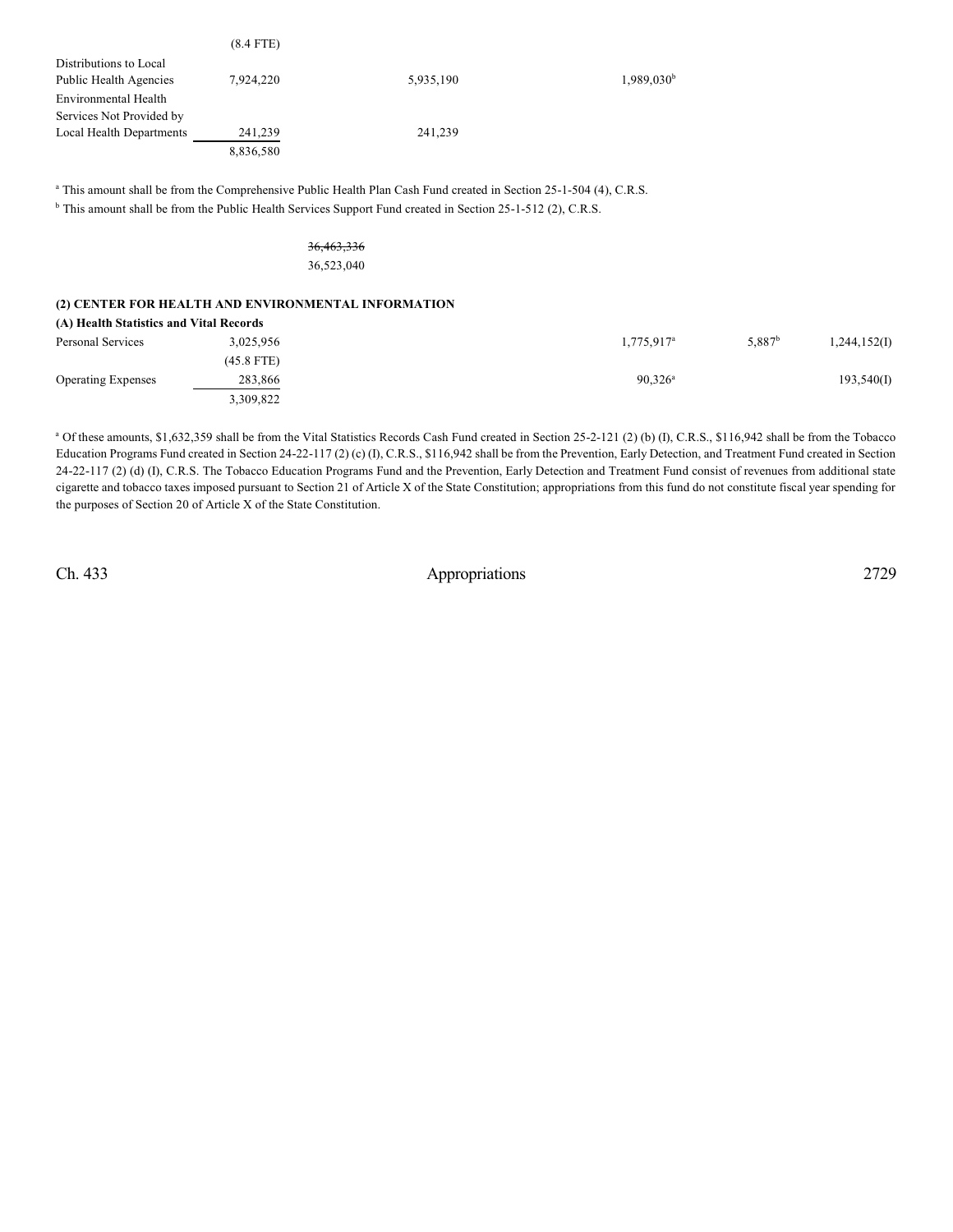|                 |       |             | <b>APPROPRIATION FROM</b> |              |                       |              |  |  |  |  |
|-----------------|-------|-------------|---------------------------|--------------|-----------------------|--------------|--|--|--|--|
| ITEM &          | TOTAL | GENERAL     | GENERAL                   | <b>CASH</b>  | <b>REAPPROPRIATED</b> | FEDERAL      |  |  |  |  |
|                 |       |             |                           |              |                       |              |  |  |  |  |
| <b>SUBTOTAL</b> |       | <b>FUND</b> | <b>FUND</b>               | <b>FUNDS</b> | <b>FUNDS</b>          | <b>FUNDS</b> |  |  |  |  |
|                 |       |             | <b>EXEMPT</b>             |              |                       |              |  |  |  |  |
|                 |       |             |                           |              |                       |              |  |  |  |  |

<sup>b</sup> This amount shall be from Medicaid funds appropriated to the Transfer to the Department of Public Health and Environment for Prenatal Statistical Information line item in the Department of Health Care Policy and Financing.

#### **(B) Medical Marijuana Registry**

| Personal Services         | 1,928,192 | $1,928,192^{\text{a}}$ |
|---------------------------|-----------|------------------------|
|                           |           | $(38.8$ FTE)           |
| <b>Operating Expenses</b> | 218,910   | $218,910^a$            |
|                           | 2,147,102 |                        |

<sup>a</sup> These amounts shall be from the Medical Marijuana Program Fund created in Section 25-1.5-106 (16) (a), C.R.S.

| (C) Information Technology Services |           |         |                        |                      |              |
|-------------------------------------|-----------|---------|------------------------|----------------------|--------------|
| <b>Personal Services</b>            | 320,931   |         | 70.849 <sup>a</sup>    | $250,082^b$          |              |
|                                     |           |         | $(0.2$ FTE)            | $(2.6$ FTE)          |              |
| <b>Operating Expenses</b>           | 765,146   |         | 103,927 <sup>a</sup>   | 661,219 <sup>b</sup> |              |
| Purchase of Services from           |           |         |                        |                      |              |
| Computer Center                     | 5,335,037 | 302,199 | 1,082,327 <sup>a</sup> | $2.043.006^{\circ}$  | 1,907,505(I) |
| Multiuse Network                    |           |         |                        |                      |              |
| Payments                            | 642,876   |         |                        | $481,194^{\circ}$    | 161,682(I)   |
| Management and                      |           |         |                        |                      |              |
| Administration of OIT               | 387,111   |         | $67,500^{\rm a}$       | $262,037^{\circ}$    | 57,574(I)    |
|                                     |           |         |                        |                      |              |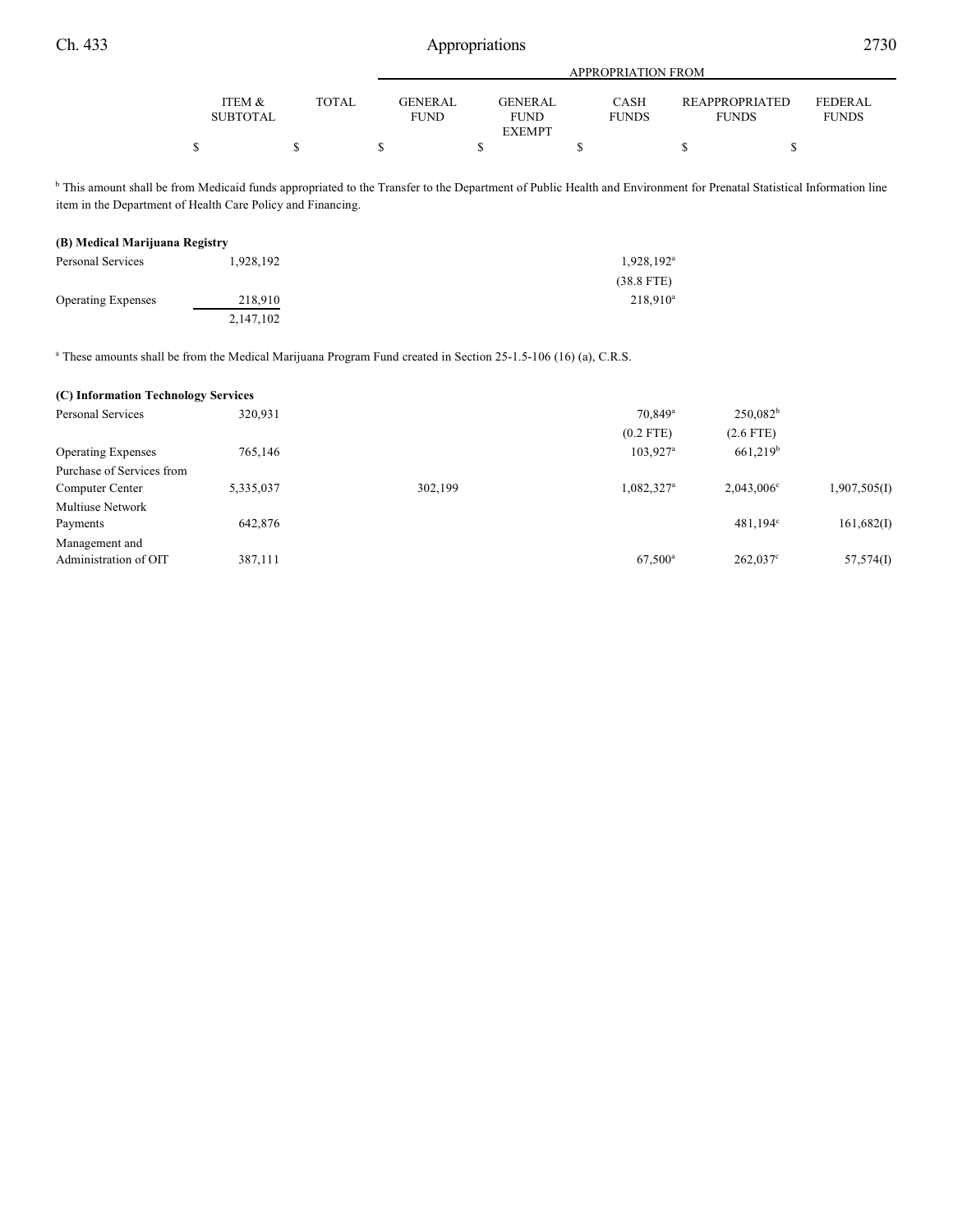| Communication              |           |         |             |                  |
|----------------------------|-----------|---------|-------------|------------------|
| Service Payments           | 28.273    |         |             | $28.273^{\circ}$ |
| <b>COFRS</b> Modernization | 699.370   |         |             | $699.370$ °      |
|                            |           | 417,565 | $281.805^a$ |                  |
|                            | 8,178,744 |         |             |                  |

<sup>a</sup> These amounts shall be from various sources of cash funds.

 $<sup>b</sup>$  These amounts shall be from departmental indirect cost recoveries.</sup>

<sup>c</sup> Of these amounts, an estimated \$3,351,455 \$2,652,085 shall be from departmental indirect cost recoveries, \$130,127 shall be from Medicaid funds appropriated to the Transfer to Department of Public Health and Environment Facility for Survey and Certification line item in the Department of Health Care Policy and Financing, and an estimated \$32,298 shall be from various sources of reappropriated funds.

| (D) Indirect Cost |                                                                       |                      |            |            |
|-------------------|-----------------------------------------------------------------------|----------------------|------------|------------|
| Assessment        | 1,190,366                                                             | 753,421 <sup>a</sup> | $31,369^b$ | 405,576(I) |
|                   | 1,677,301                                                             | $1,240,356^a$        |            |            |
|                   | 14,826,034                                                            |                      |            |            |
|                   | 15,312,969                                                            |                      |            |            |
|                   | <sup>a</sup> This amount shall be from various sources of cash funds. |                      |            |            |

<sup>b</sup> This amount shall be from various sources of reappropriated funds.

# **(3) LABORATORY SERVICES**

| (A) Director's Office     |         |                       |             |
|---------------------------|---------|-----------------------|-------------|
| Personal Services         | 508.847 | $472.550^{\circ}$     | 36,297(I)   |
|                           |         | $(5.3$ FTE)           | $(0.2$ FTE) |
| <b>Operating Expenses</b> | 22,421  | $22.421$ <sup>a</sup> |             |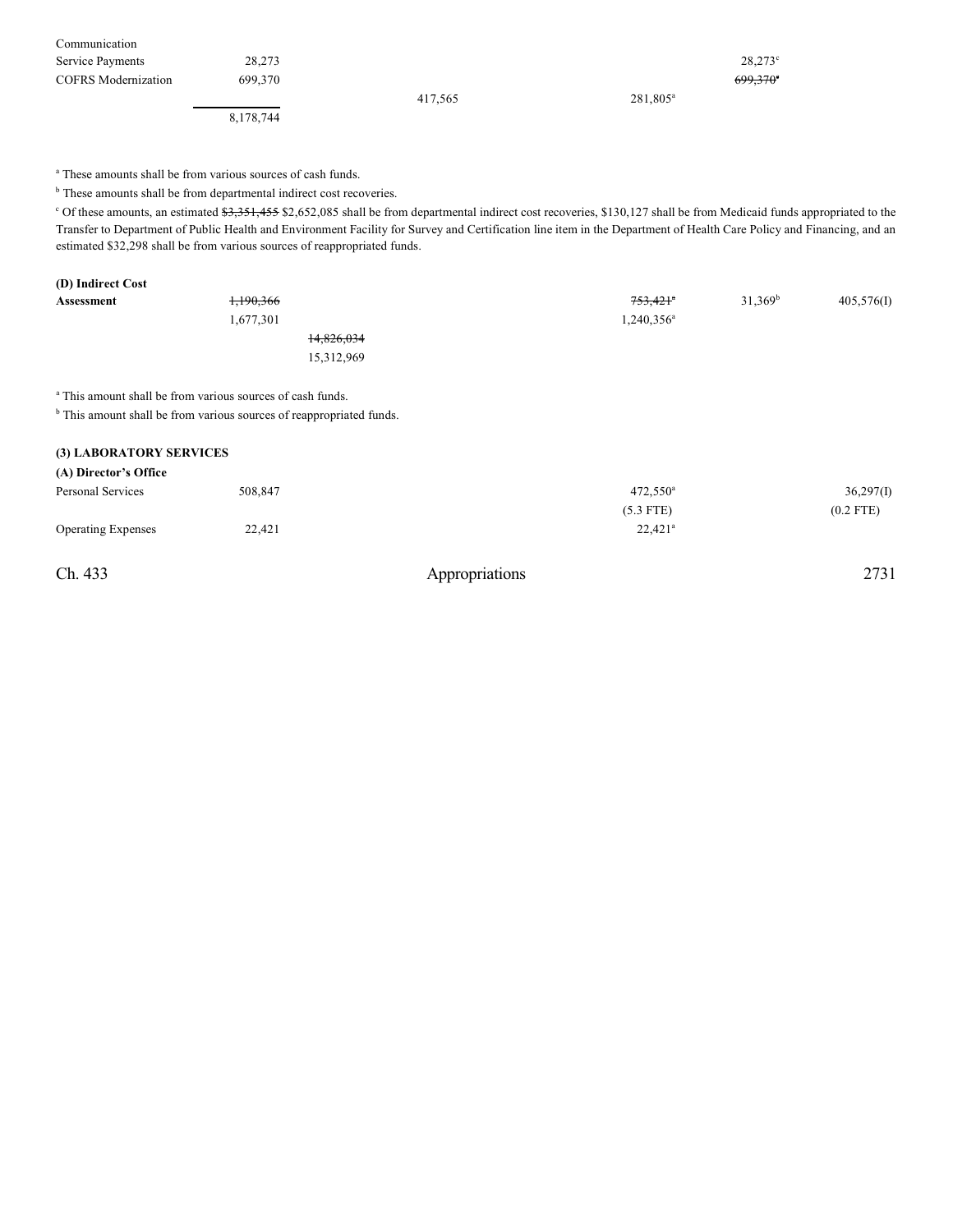|                                 |                           |              |                               | <b>APPROPRIATION FROM</b>                      |                             |                                |                         |  |
|---------------------------------|---------------------------|--------------|-------------------------------|------------------------------------------------|-----------------------------|--------------------------------|-------------------------|--|
|                                 | ITEM &<br><b>SUBTOTAL</b> | <b>TOTAL</b> | <b>GENERAL</b><br><b>FUND</b> | <b>GENERAL</b><br><b>FUND</b><br><b>EXEMPT</b> | <b>CASH</b><br><b>FUNDS</b> | REAPPROPRIATED<br><b>FUNDS</b> | FEDERAL<br><b>FUNDS</b> |  |
|                                 | Φ<br>ъ                    | \$           | ъ                             | \$                                             | ъ                           | \$<br>ъ                        |                         |  |
| <b>Indirect Cost Assessment</b> | 1,619,588                 |              |                               |                                                | $1,153,204$ <sup>b</sup>    |                                | 466,384(f)              |  |
|                                 | 1,739,396                 |              |                               |                                                | 1,400,000 <sup>b</sup>      |                                | 339,396(I)              |  |
|                                 | 2,150,856                 |              |                               |                                                |                             |                                |                         |  |
|                                 | 2,270,664                 |              |                               |                                                |                             |                                |                         |  |

<sup>a</sup> Of these amounts, an estimated \$211,210 shall be from the Newborn Screening and Genetic Counseling Cash Fund created in Section 25-4-1006 (1), C.R.S., an estimated \$168,761 shall be from the Laboratory Cash Fund created in Section 25-1.5-101 (1) (e) (II), C.R.S., and an estimated \$115,000 shall be from the Law Enforcement Assistance Fund created in Section 43-4-401, C.R.S., and pursuant to Section 43-4-402 (2) (a), C.R.S.

<sup>b</sup> Of this amount, an estimated \$498,565 shall be from the Newborn Screening and Genetic Counseling Cash Fund created in Section 25-4-1006 (1), C.R.S., an estimated \$309,120 shall be from the Laboratory Cash Fund created in Section 25-1.5-101 (1) (e) (II), C.R.S., an estimated \$137,444 shall be from the Law Enforcement Assistance Fund created in Section 43-4-401, C.R.S., and pursuant to Section 43-4-402 (2) (a), C.R.S., and an estimated \$208,075 \$454,871 shall be from various sources of cash funds.

#### **(B) Chemistry and Microbiology**

| Personal Services         | 4,927,419 | 743,576     | $2.378.416^a$          | 93.509 <sup>b</sup>  | 1,711,918(I) |
|---------------------------|-----------|-------------|------------------------|----------------------|--------------|
|                           |           | $(9.7$ FTE) | $(27.2$ FTE)           | $(1.3$ FTE)          | $(14.1$ FTE) |
| <b>Operating Expenses</b> | 4,341,026 | 314,817     | 2,898,920 <sup>a</sup> | 140,119 <sup>b</sup> | 987,170(I)   |
|                           | 9.268.445 |             |                        |                      |              |

<sup>a</sup> Of these amounts, an estimated \$3,520,700 shall be from the Newborn Screening and Genetic Counseling Cash Fund created in Section 25-4-1006 (1), C.R.S., an estimated \$1,635,256 shall be from the Laboratory Cash Fund created in Section 25-1.5-101 (1) (e) (II), C.R.S., an estimated \$121,380 shall be from the Law Enforcement Assistance Fund created in Section 43-4-401, C.R.S.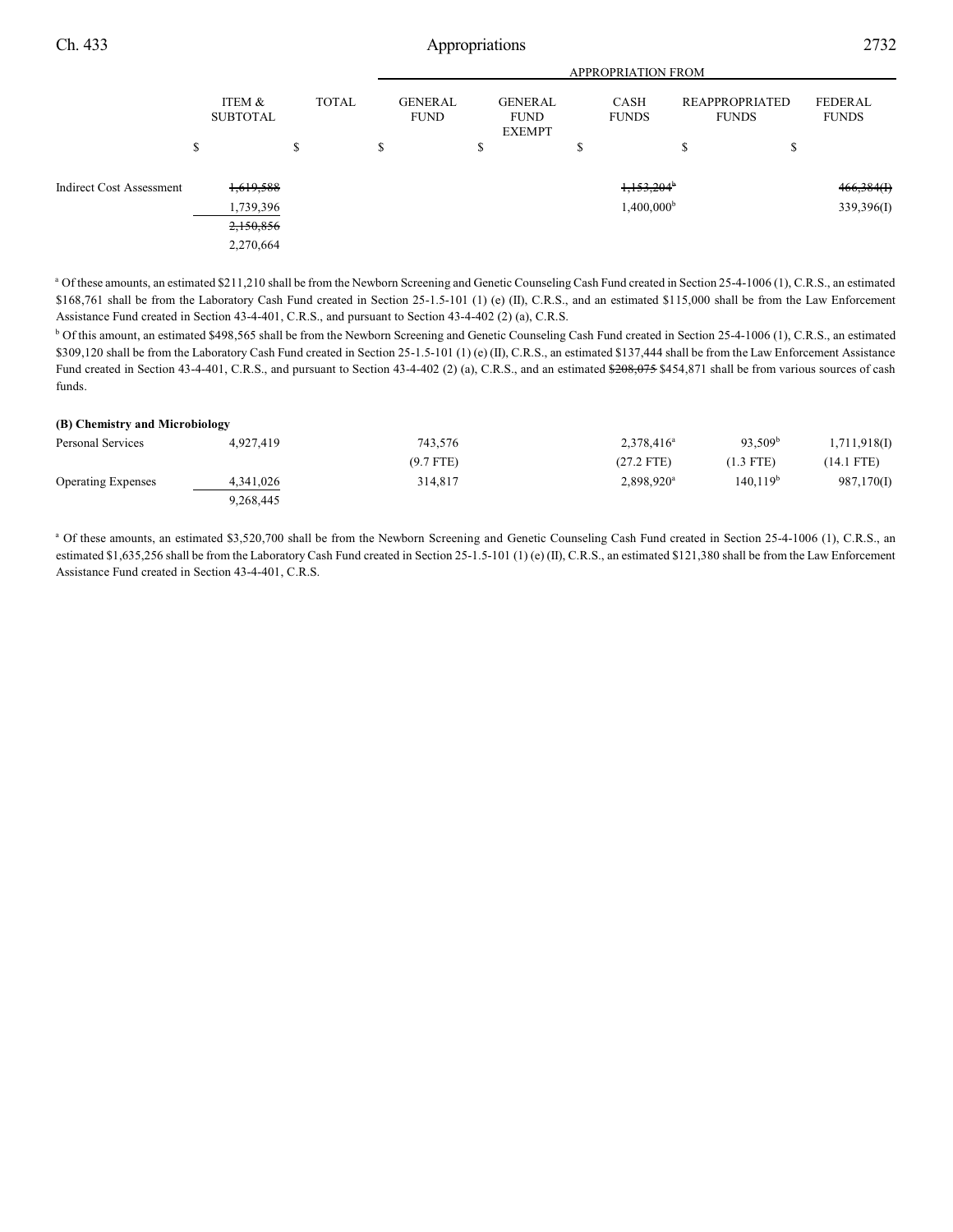<sup>b</sup> These amounts shall be from appropriations to the Operating Expenses line of the Clean Water Program in the Water Quality Control Division.

| Personal Services         | 754,875 | 523,580 <sup>a</sup>  | 231,295(I)  |
|---------------------------|---------|-----------------------|-------------|
|                           |         | $(7.9$ FTE)           | $(3.1$ FTE) |
| <b>Operating Expenses</b> | 74,707  | $60,483$ <sup>a</sup> | 14,224(I)   |
|                           | 829,582 |                       |             |

<sup>a</sup> Of these amounts, an estimated \$484,063 shall be from the Law Enforcement Assistance Fund created in Section 43-4-401, C.R.S., and an estimated \$100,000 shall be from the Laboratory Cash Fund created in Section 25-1.5-101 (1) (e) (II), C.R.S.

> 12,248,883 12,368,691

#### **(4) AIR POLLUTION CONTROL DIVISION**

| $290.283$ <sup>a</sup>   | 127,460(I)  |
|--------------------------|-------------|
| $(3.1$ FTE)              | $(1.4$ FTE) |
| $2,500,473$ <sup>b</sup> | 475,535(I)  |
| $2,078,864^b$            |             |
|                          |             |
|                          |             |
|                          |             |

<sup>a</sup> Of this amount, an estimated \$155,283 shall be from the Department of Public Health and Environment subaccount of the Automobile Inspection and Readjustment Account of the Highway Users Tax Fund established in Section 42-3-304 (18) (c), C.R.S., and an estimated \$135,000 shall be from the Stationary Sources Control Fund created in Section 25-7-114.7 (2) (b) (I), C.R.S.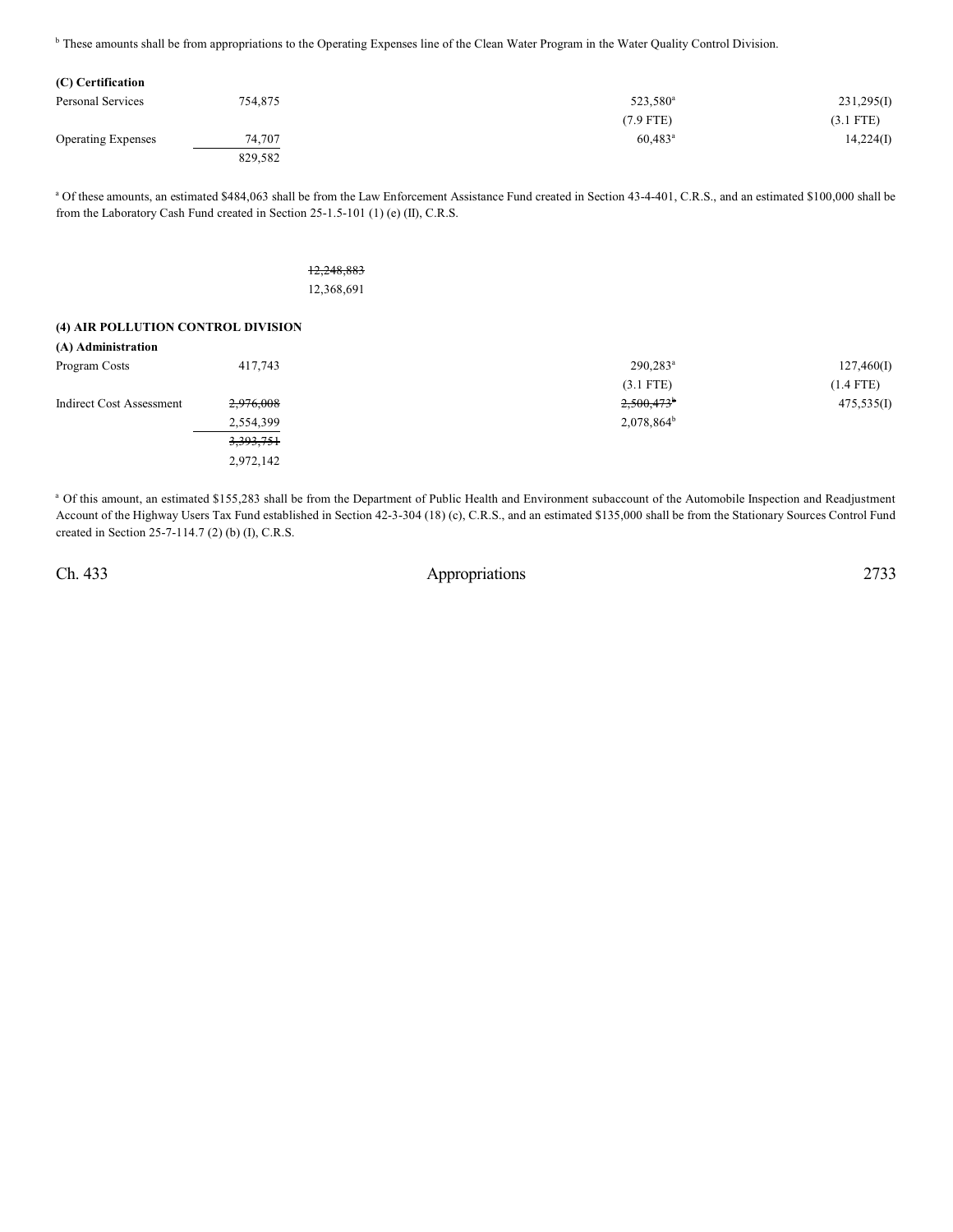| Ch. 433 |                           | Appropriations |  |                               |                                                                        |                                |                                | 2734 |  |
|---------|---------------------------|----------------|--|-------------------------------|------------------------------------------------------------------------|--------------------------------|--------------------------------|------|--|
|         |                           |                |  |                               | APPROPRIATION FROM                                                     |                                |                                |      |  |
|         | ITEM &<br><b>SUBTOTAL</b> | <b>TOTAL</b>   |  | <b>GENERAL</b><br><b>FUND</b> | <b>GENERAL</b><br>CASH<br><b>FUNDS</b><br><b>FUND</b><br><b>EXEMPT</b> | REAPPROPRIATED<br><b>FUNDS</b> | <b>FEDERAL</b><br><b>FUNDS</b> |      |  |
|         |                           |                |  |                               |                                                                        |                                |                                |      |  |

<sup>b</sup> Of this amount, an estimated \$1,250,000 \$828,391 shall be from the Stationary Sources Control Fund created in Section 25-7-114.7 (2) (b) (I), C.R.S., an estimated \$834,733 shall be from the Department of Public Health and Environment subaccount of the Automobile Inspection and Readjustment Account of the Highway Users Tax Fund established in Section 42-3-304 (18) (c), C.R.S., an estimated \$35,000 shall be from the Ozone Protection Fund created in Section 25-7-135 (1), C.R.S., an estimated \$13,000 shall be from the Lead Hazard Reduction Cash Fund created in Section 25-5-1106 (2), C.R.S., and an estimated \$367,740 shall be from various sources of cash funds.

#### **(B) Technical Services**

| Personal Services         | 3,086,715 | 1,981,451 <sup>a</sup> | 1,105,264(I) |
|---------------------------|-----------|------------------------|--------------|
|                           |           | $(23.9$ FTE)           | (10.8 FTE)   |
| <b>Operating Expenses</b> | 414.659   | $321,101^a$            | 93,558(I)    |
| Local Contracts           | 1,036,710 | $816,121^b$            | 220,589(1)   |
|                           | 4.538.084 |                        |              |

<sup>a</sup> Of these amounts, an estimated \$1,416,647 shall be from the Department of Public Health and Environment subaccount of the Automobile Inspection and Readjustment Account of the Highway Users Tax Fund established in Section 42-3-304 (18) (c), C.R.S., and an estimated \$885,905 shall be from the Stationary Sources Control Fund created in Section 25-7-114.7 (2) (b) (I), C.R.S.

<sup>b</sup> Of this amount, an estimated \$406,931 shall be from the Stationary Sources Control Fund created in Section 25-7-114.7 (2) (b) (I), C.R.S., an estimated \$389,597 shall be from the Department of Public Health and Environment subaccount of the Automobile Inspection and Readjustment Account of the Highway Users Tax Fund established in Section 42-3-304 (18) (c), C.R.S., and an estimated \$19,593 shall be from the Ozone Protection Fund created in Section 25-7-135 (1), C.R.S.

#### **(C) Mobile Sources**

Personal Services 2,512,544 2,331,094<sup>a</sup> 2,331,094<sup>a</sup> 181,450(I)

2,331,094<sup>a</sup>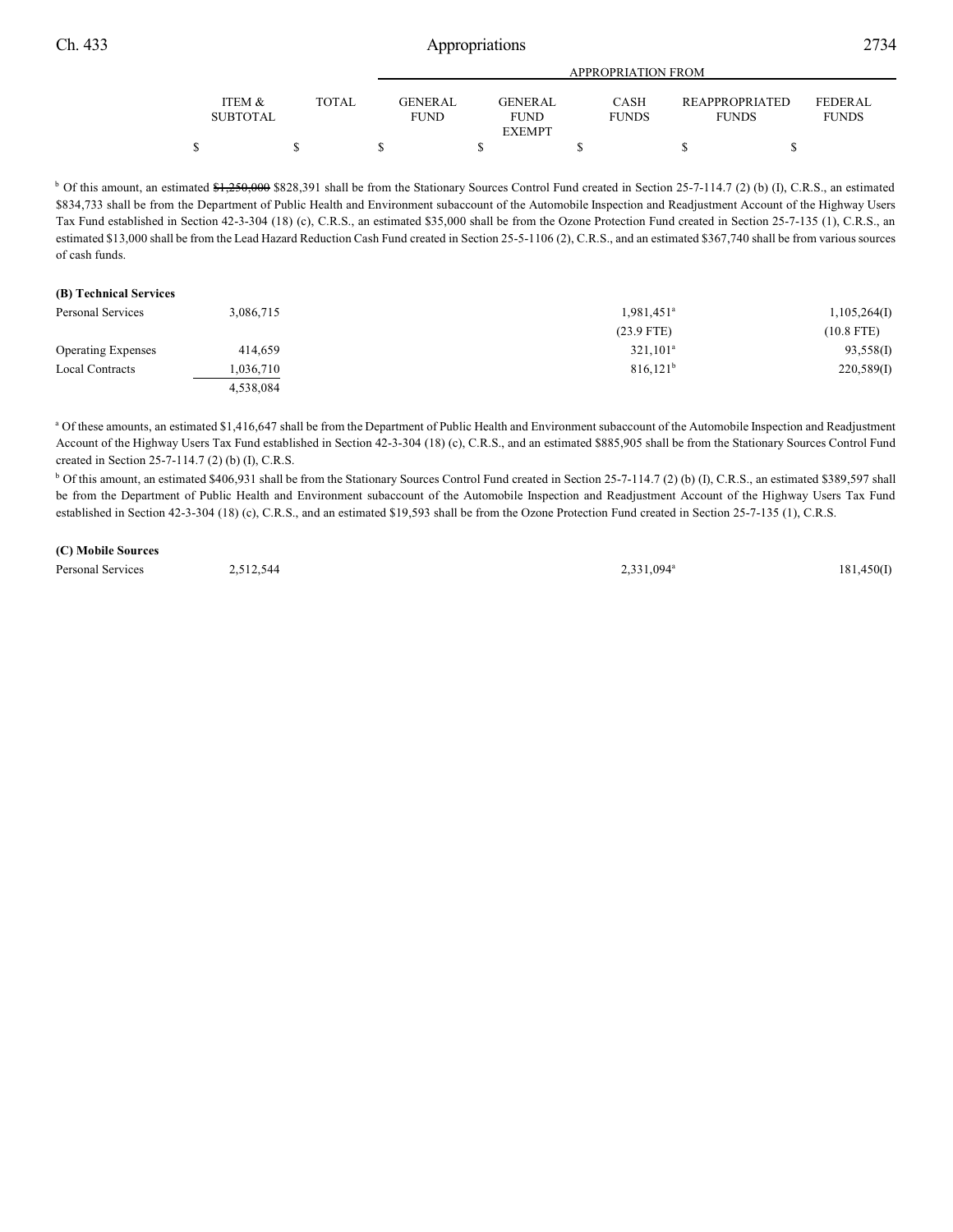|                           |           | $(26.8$ FTE)           | $(2.5$ FTE) |
|---------------------------|-----------|------------------------|-------------|
| <b>Operating Expenses</b> | 363,515   | $327,327$ <sup>a</sup> | 36,188(I)   |
| Diesel Inspection/        |           |                        |             |
| Maintenance Program       | 642,817   | $642,817^b$            |             |
|                           |           | $(6.6$ FTE)            |             |
| Mechanic                  |           |                        |             |
| Certification Program     | 7,000     | 7.000 <sup>b</sup>     |             |
| Local Grants              | 77,597    | $77,597$ <sup>a</sup>  |             |
|                           | 3,603,473 |                        |             |

<sup>a</sup> These amounts shall be from the Department of Public Health and Environment subaccount of the Automobile Inspection and Readjustment Account of the Highway Users Tax Fund established in Section 42-3-304 (18) (c), C.R.S.

<sup>b</sup> Of these amounts, an estimated \$467,487 shall be from the Department of Public Health and Environment subaccount of the Automobile Inspection and Readjustment Account of the Highway Users Tax Fund established in Section 42-3-304 (18) (c), C.R.S., and an estimated \$182,330 shall be from diesel inspection and mechanic certification fees.

| (D) Stationary Sources    |           |                      |              |
|---------------------------|-----------|----------------------|--------------|
| Personal Services         | 7,420,896 | $5,924,391^a$        | 1,496,505(I) |
|                           |           | $(77.9$ FTE)         | $(14.4$ FTE) |
| <b>Operating Expenses</b> | 461,540   | 444,187 <sup>a</sup> | 17,353(I)    |
| Local Contracts           | 906,546   | 722,067 <sup>b</sup> | 184,479(I)   |
| Preservation of           |           |                      |              |
| the Ozone Layer           | 228,739   | $228,739^{\circ}$    |              |
|                           |           | $(2.0$ FTE)          |              |
|                           | 9,017,721 |                      |              |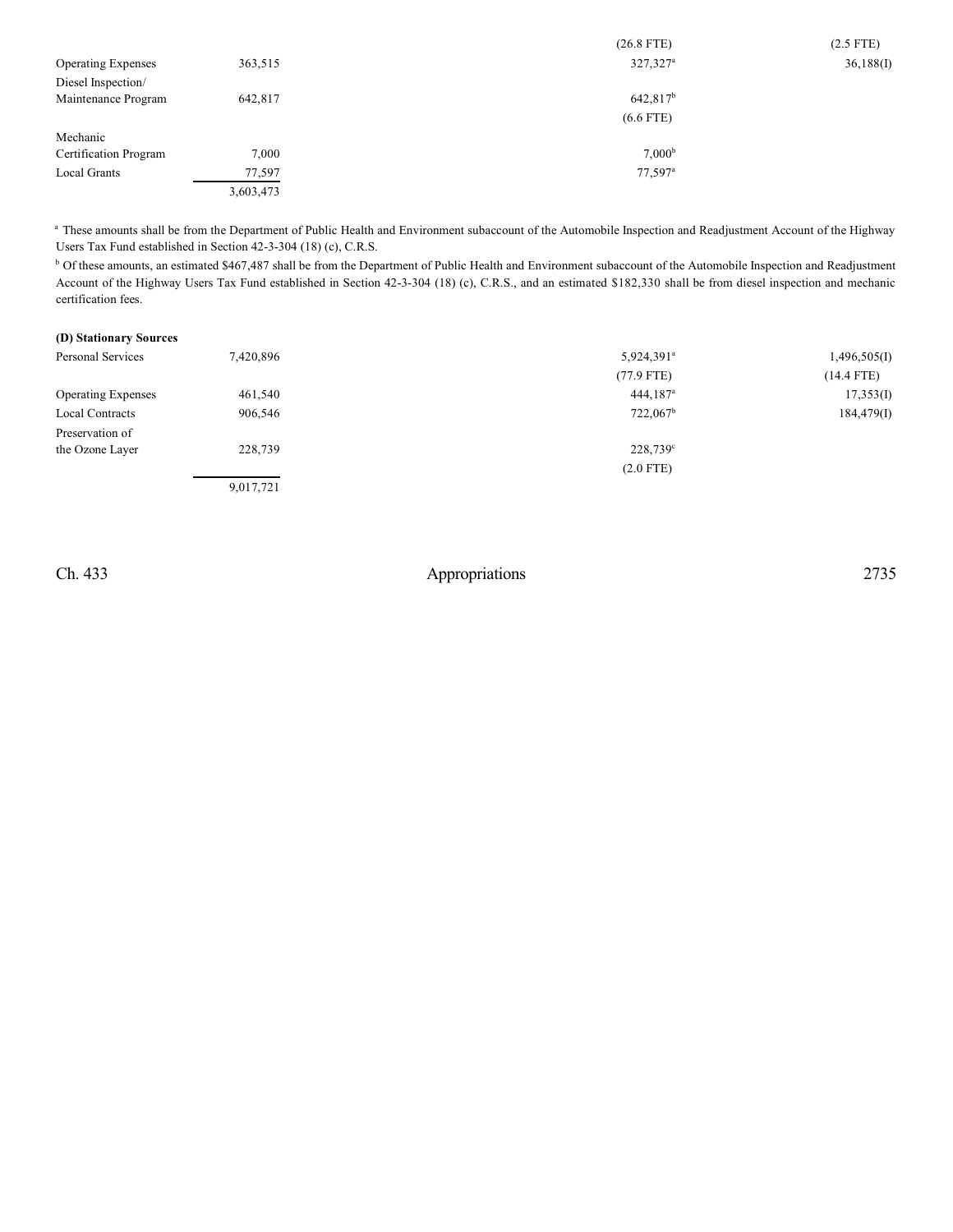|                           |       |                                | <b>APPROPRIATION FROM</b> |                               |                             |  |                                |                                |  |  |
|---------------------------|-------|--------------------------------|---------------------------|-------------------------------|-----------------------------|--|--------------------------------|--------------------------------|--|--|
| ITEM &<br><b>SUBTOTAL</b> | TOTAL | <b>GENER AL</b><br><b>FUND</b> |                           | <b>GENERAL</b><br><b>FUND</b> | <b>CASH</b><br><b>FUNDS</b> |  | REAPPROPRIATED<br><b>FUNDS</b> | <b>FEDERAL</b><br><b>FUNDS</b> |  |  |
|                           |       |                                |                           | <b>EXEMPT</b>                 |                             |  |                                |                                |  |  |
| \$                        |       |                                |                           |                               |                             |  |                                |                                |  |  |

<sup>a</sup> Of these amounts, an estimated \$6,321,473 shall be from the Stationary Sources Control Fund created in Section 25-7-114.7 (2) (b) (I), C.R.S., and an estimated \$47,105 shall be from the Lead Hazard Reduction Cash Fund created in Section 25-5-1106 (2), C.R.S.

<sup>b</sup> This amount shall be from the Stationary Sources Control Fund created in Section 25-7-114.7 (2) (b) (I), C.R.S.

Of this amount, an estimated \$190,312 shall be from the Ozone Protection Fund created in Section 25-7-135 (1), C.R.S., an estimated \$20,815 shall be from the Stationary <sup>c</sup> Sources Control Fund created in Section 25-7-114.7 (2) (b) (I), C.R.S., and an estimated \$17,612 shall be from the Department of Public Health and Environment subaccount of the Automobile Inspection and Readjustment Account of the Highway Users Tax Fund established in Section 42-3-304 (18) (c), C.R.S.

> 20,553,029 20,131,420

#### **(5) WATER QUALITY CONTROL DIVISION**

| 898.729   | 569,411     | $191,902^{\text{a}}$   | 137,416(I)   |
|-----------|-------------|------------------------|--------------|
|           | $(5.9$ FTE) | $(2.5$ FTE)            | $(3.2$ FTE)  |
| 42,892    | 18,747      | $3.459$ <sup>a</sup>   | 20,686(I)    |
| 2,049,741 |             | $911,888$ <sup>b</sup> | 1,137,853(I) |
| 2,188,793 |             | $1,050,940^{\rm b}$    |              |
| 2,991,362 |             |                        |              |
|           |             |                        |              |

3,130,414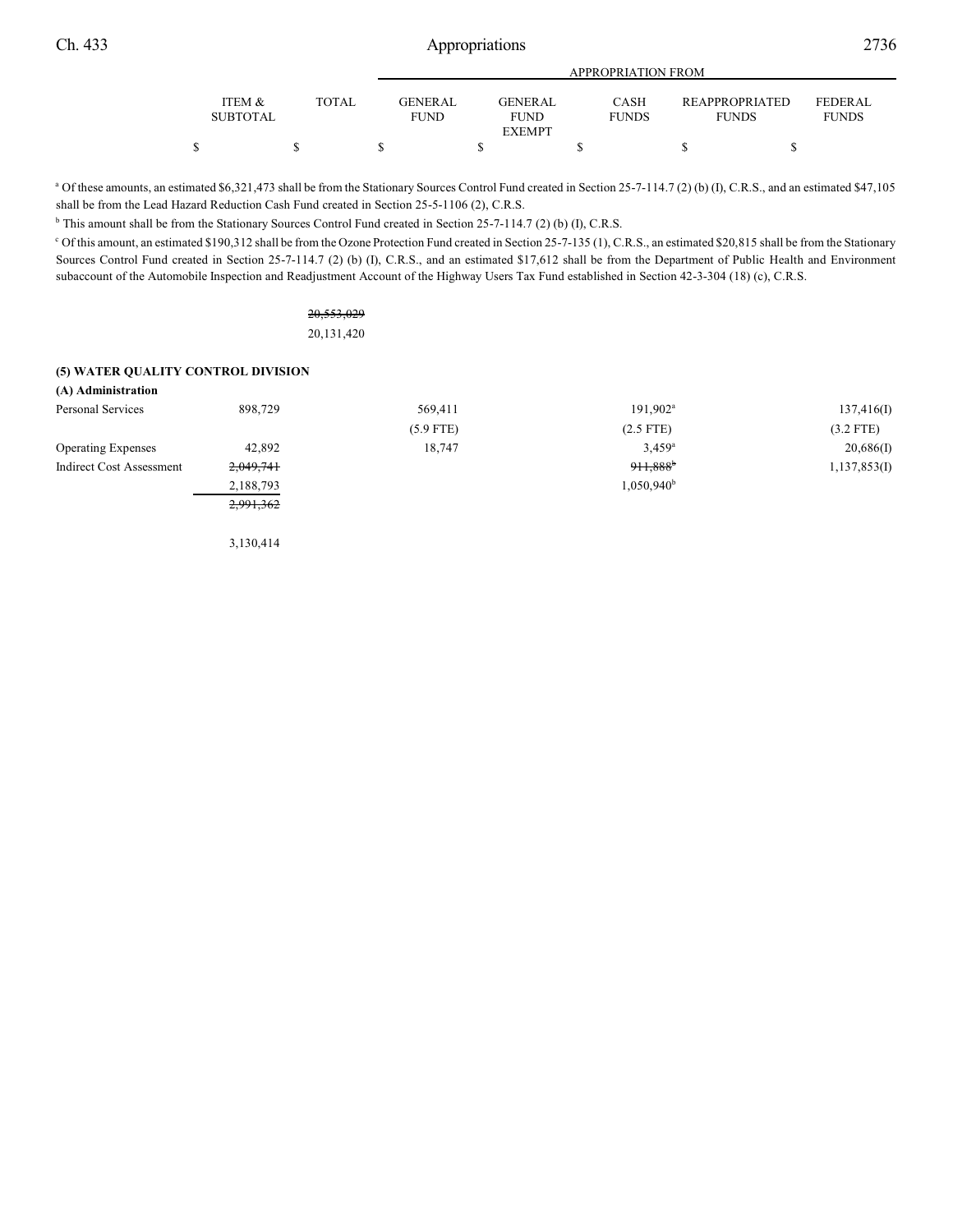#### <sup>a</sup> These amounts shall be from various sources of cash funds.

<sup>b</sup> Of this amount, an estimated \$720,000 shall be from the Water Quality Control Fund created in Section 25-8-502 (1) (c), C.R.S., an estimated \$62,000 shall be from the Drinking Water Cash Fund created in Section 25-1.5-209 (2), C.R.S., an estimated \$45,000 shall be from the Biosolids Management Program Fund created in Section 30-20-110.5 (3), C.R.S., an estimated \$34,888 shall be from fees collected by the Industrial Pretreatment Program created in Section 25-8-508, C.R.S., and an estimated \$50,000 \$189,052 shall be from various sources of cash funds.

| (B) Clean Water Program   |            |             |                        |                     |              |
|---------------------------|------------|-------------|------------------------|---------------------|--------------|
| Personal Services         | 6,791,023  | 538,406     | 3,421,398 <sup>a</sup> | 37.998 <sup>b</sup> | 2,793,221(I) |
|                           |            | $(8.4$ FTE) | $(38.7$ FTE)           | $(0.5$ FTE)         | $(30.9$ FTE) |
| <b>Operating Expenses</b> | 1,080,555  | 501,585     | 114.012 <sup>a</sup>   | $1,675^{\rm b}$     | 463,283(I)   |
| Local Grants              |            |             |                        |                     |              |
| and Contracts             | 2,759,120  |             |                        |                     | 2,759,120(I) |
| Water Quality             |            |             |                        |                     |              |
| Improvement               | 167,196    |             | $167,196^{\circ}$      |                     |              |
|                           | 10,797,894 |             |                        |                     |              |

<sup>a</sup> Of these amounts, an estimated \$3,217,048 shall be from the Water Quality Control Fund created in Section 25-8-502 (1) (c), C.R.S., an estimated \$172,918 shall be from the Biosolids Management Program Fund created in Section 30-20-110.5 (3), C.R.S., and an estimated \$145,444 shall be from fees collected by the Industrial Pretreatment Program created in Section 25-8-508, C.R.S.

<sup>b</sup> These amounts shall be from appropriations from the Groundwater Protection Fund created in Section 25-8-205.5 (8), C.R.S., to the Conservation Services line item in the Department of Agriculture

<sup>c</sup> This amount shall be from the Water Quality Improvement Fund created in Section 25-8-608 (1.5), C.R.S.

| Personal Services         | 6,052,218 | 813,868    | 339,596 <sup>a</sup> | 4,898,754(I) |
|---------------------------|-----------|------------|----------------------|--------------|
|                           |           | (14.1 FTE) | $(3.5$ FTE)          | $(50.8$ FTE) |
| <b>Operating Expenses</b> | 2,282,244 | 94.449     | $1.750^a$            | 2,186,045(I) |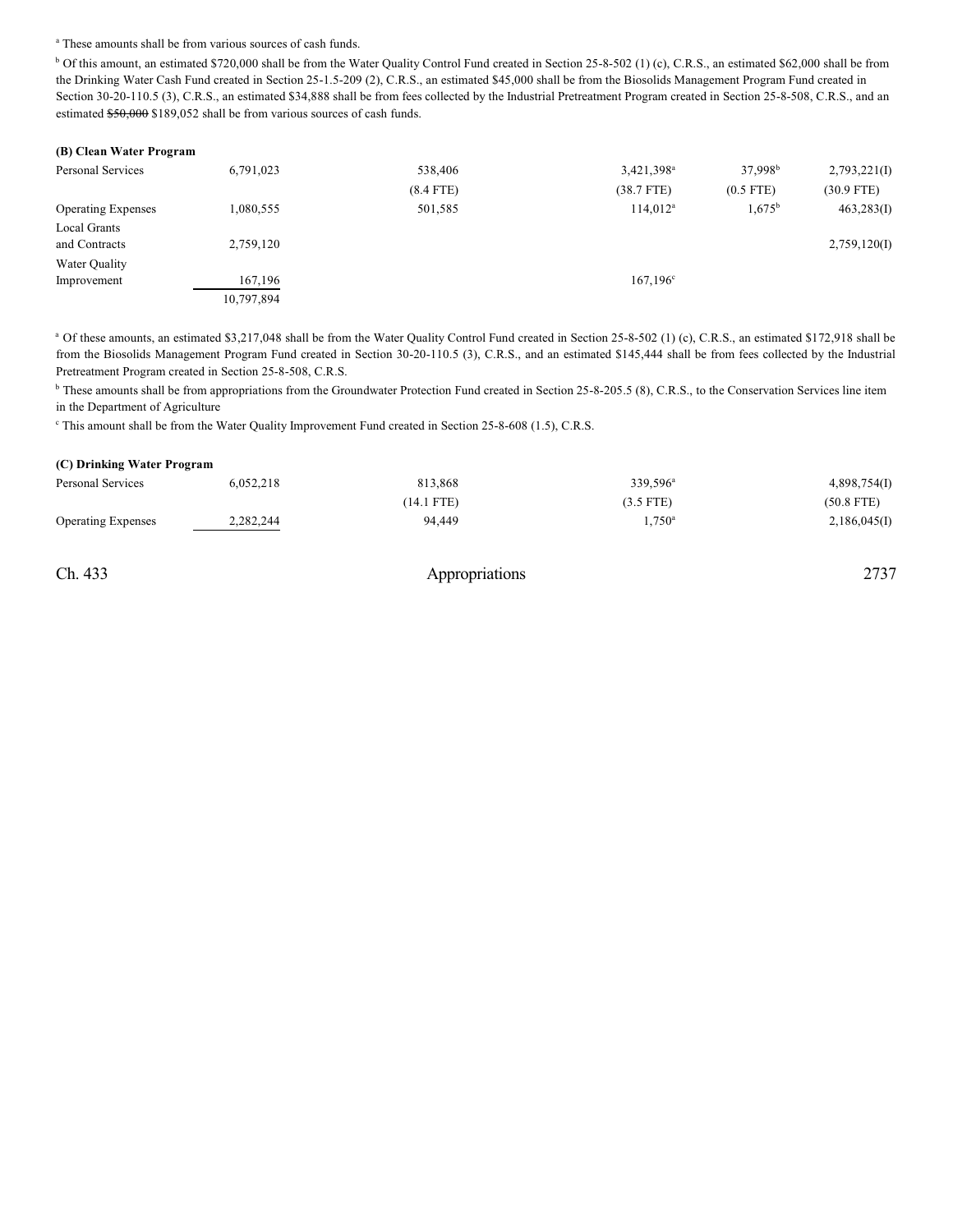|--|--|

|                           |       | APPROPRIATION FROM            |                               |                      |                                       |                         |  |  |  |
|---------------------------|-------|-------------------------------|-------------------------------|----------------------|---------------------------------------|-------------------------|--|--|--|
| ITEM &<br><b>SUBTOTAL</b> | TOTAL | <b>GENERAL</b><br><b>FUND</b> | <b>GENERAL</b><br><b>FUND</b> | CASH<br><b>FUNDS</b> | <b>REAPPROPRIATED</b><br><b>FUNDS</b> | FEDERAL<br><b>FUNDS</b> |  |  |  |
|                           |       |                               | <b>EXEMPT</b>                 |                      |                                       |                         |  |  |  |
|                           |       |                               |                               |                      |                                       |                         |  |  |  |

8,334,462

<sup>a</sup> These amounts shall be from the Drinking Water Cash Fund created in Section 25-1.5-209 (2), C.R.S.

| 22,123,718   |  |
|--------------|--|
| 22, 262, 770 |  |

## **(6) HAZARDOUS MATERIALS AND WASTE MANAGEMENT DIVISION**

| (A) Administration              |             |  |                          |                     |            |
|---------------------------------|-------------|--|--------------------------|---------------------|------------|
| Program Costs                   | 295,938     |  | 255,353 <sup>a</sup>     | 39.400 <sup>b</sup> | 1,185(I)   |
|                                 | $(3.4$ FTE) |  |                          |                     |            |
| Legal Services                  |             |  |                          |                     |            |
| for $2,222$ 5,232 hours         | 171,652     |  | $116,032$ <sup>*</sup>   | 386 <sup>b</sup>    | 55,234(f)  |
|                                 | 404,172     |  | $271,226^{\circ}$        |                     | 132,560(I) |
| <b>Indirect Cost Assessment</b> | 2,198,110   |  | $1,360,775$ <sup>d</sup> | 50,000 <sup>b</sup> | 787,335(I) |
|                                 | 2,351,947   |  | $1,514,612$ <sup>d</sup> |                     |            |
|                                 | 2,665,700   |  |                          |                     |            |
|                                 | 3,052,057   |  |                          |                     |            |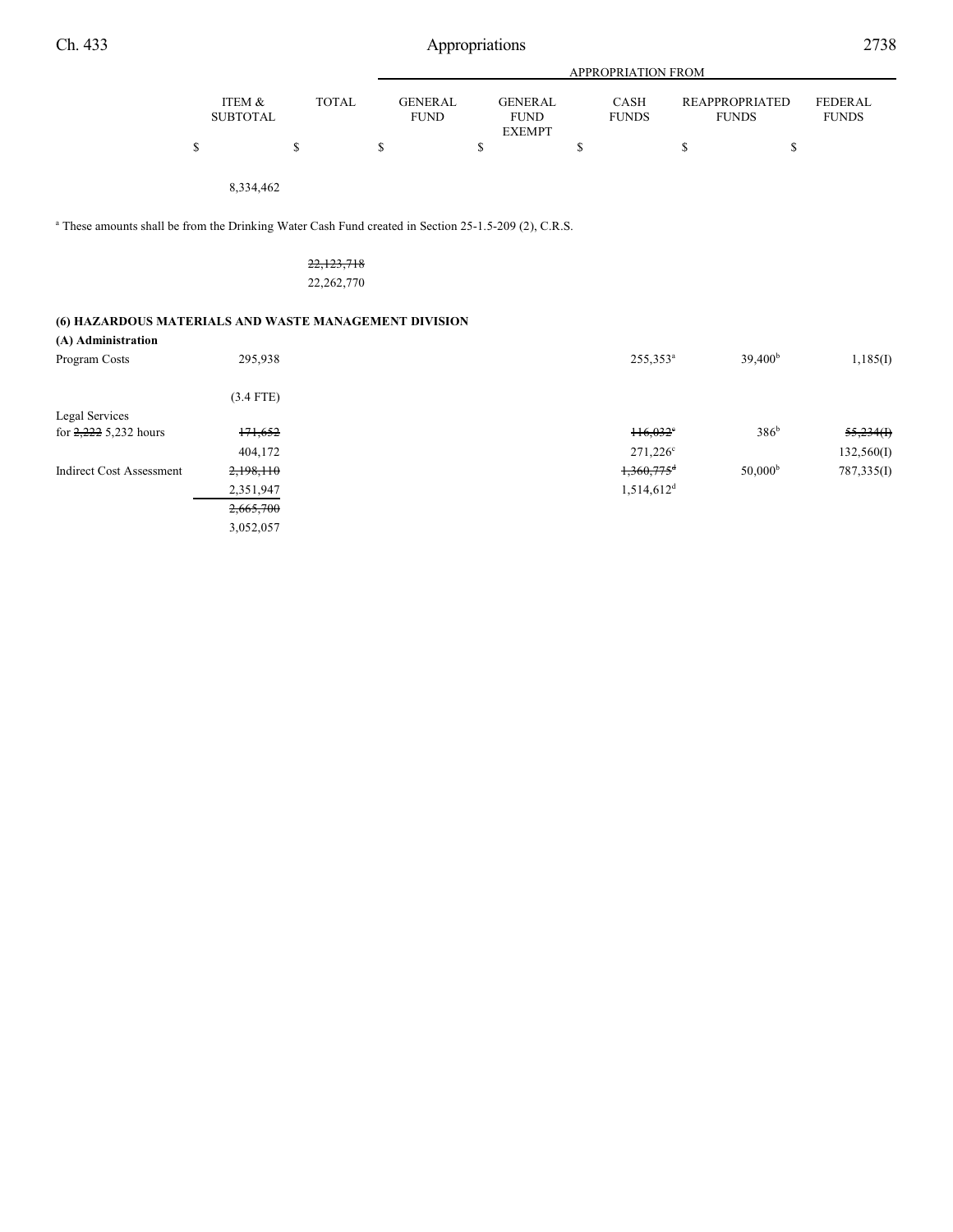<sup>a</sup> Of this amount, an estimated \$58,441 shall be from the Solid and Hazardous Waste Commission Fund created in Section 25-15-315, C.R.S., an estimated \$50,000 shall be from the Solid Waste Management Fund created in Section 30-20-118 (1), C.R.S., an estimated \$45,000 shall be from the Hazardous Waste Service Fund created in Section 25-15-304, C.R.S., an estimated \$31,000 shall be from the Radiation Control Fund created in Section 25-11-104 (6) (c), C.R.S., and an estimated \$70,912 shall be from various sources of cash funds.

<sup>b</sup> These amounts shall be from the Local Government Severance Tax Fund created in Section 39-29-110 (1) (a) (I), C.R.S., transferred from theLocal Government Mineral and Energy Impact Grants and Disbursements line item in the Department of Local Affairs.

<sup>c</sup> Of this amount, an estimated \$42,874 shall be from the Solid Waste Management Fund created in Section 30-20-118 (1), C.R.S., an estimated \$12,515 \$112,515 shall be from the Radiation Control Fund created in Section  $25-11-104$  (6) (c), C.R.S., and an estimated  $$60,643$$  \$115,837 shall be from various sources of cash funds.

<sup>d</sup> Of this amount, an estimated \$352,886 shall be from the Solid Waste Management Fund created in Section 30-20-118 (1), C.R.S., an estimated \$349,991 shall be from the Hazardous Waste Service Fund created in Section 25-15-304, C.R.S., an estimated \$289,105 shall be from the Radiation Control Fund created in Section 25-11-104 (6) (c), C.R.S., an estimated \$189,397 shall from the Hazardous Substance Response Fund created in Section 25-16-104.3 (1) (a), C.R.S., an estimated \$64,338 shall be from the Solid and Hazardous Waste Commission Fund created in Section 25-15-315, C.R.S., and an estimated \$115,058 \$268,895 shall be from various sources of cash funds.

#### **(B) Hazardous Waste Control Program**

| Personal Services         | 4, 131, 343 | 2,122,569 <sup>a</sup> | 2,008,774(I) |  |
|---------------------------|-------------|------------------------|--------------|--|
|                           |             | $(19.7$ FTE)           | $(11.8$ FTE) |  |
| <b>Operating Expenses</b> | 205,387     | 78,948 <sup>a</sup>    | 126,439(I)   |  |
|                           | 4,336,730   |                        |              |  |

<sup>a</sup> These amounts shall be from the Hazardous Waste Service Fund created in Section 25-15-304, C.R.S.

| (C) Solid Waste Control Program |           |                        |  |  |  |  |  |
|---------------------------------|-----------|------------------------|--|--|--|--|--|
| Program Costs                   | 2,791,589 | 2,791,589 <sup>a</sup> |  |  |  |  |  |
|                                 |           | $(23.8$ FTE)           |  |  |  |  |  |
| Waste Tire                      |           |                        |  |  |  |  |  |
| Management Program              | 1,013,621 | $1,013,621^b$          |  |  |  |  |  |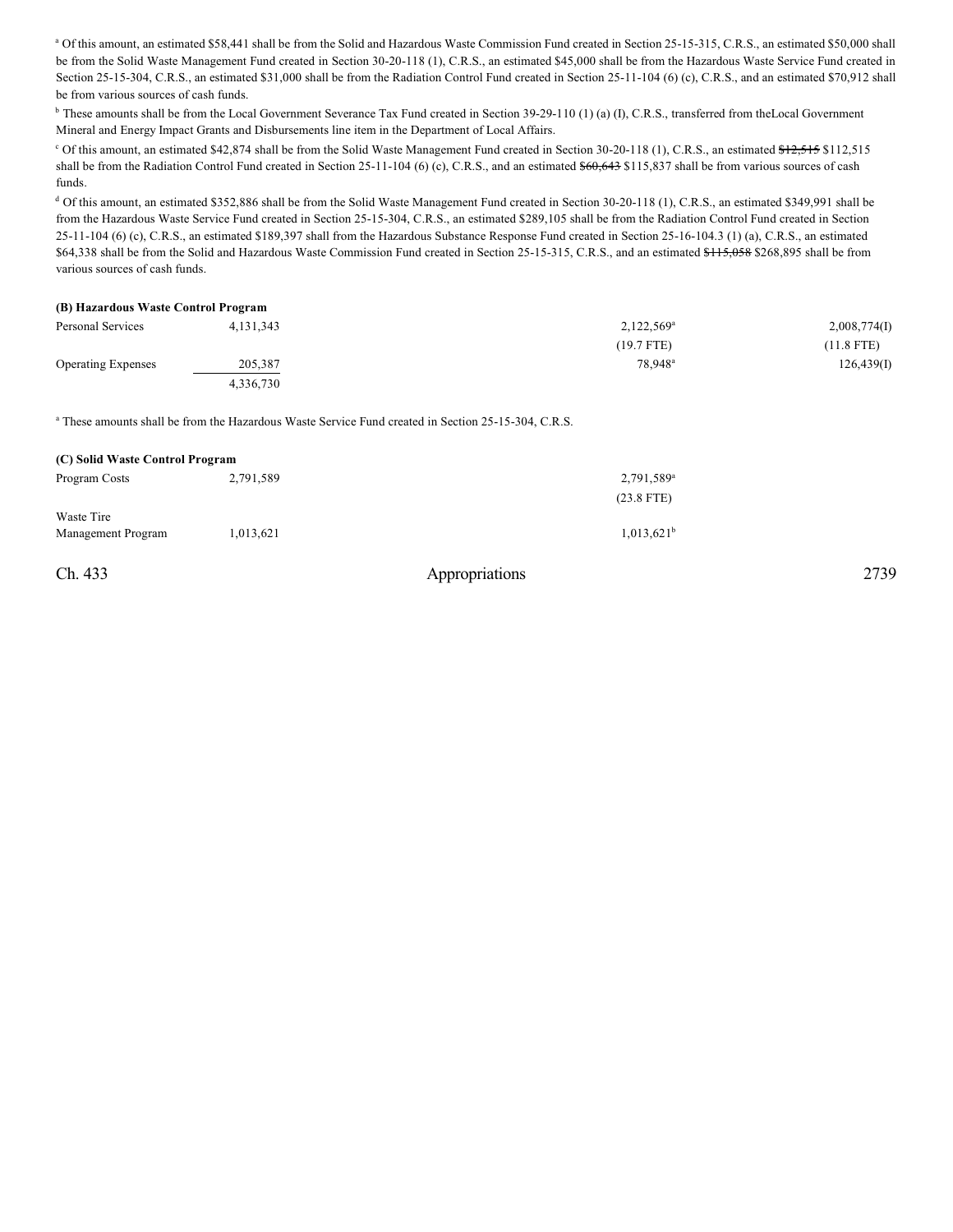|                           |              | <b>APPROPRIATION FROM</b> |                               |    |                                                |    |                      |                                       |   |                         |
|---------------------------|--------------|---------------------------|-------------------------------|----|------------------------------------------------|----|----------------------|---------------------------------------|---|-------------------------|
| ITEM &<br><b>SUBTOTAL</b> | <b>TOTAL</b> |                           | <b>GENERAL</b><br><b>FUND</b> |    | <b>GENERAL</b><br><b>FUND</b><br><b>EXEMPT</b> |    | CASH<br><b>FUNDS</b> | <b>REAPPROPRIATED</b><br><b>FUNDS</b> |   | FEDERAL<br><b>FUNDS</b> |
| \$                        | \$           | S                         |                               | \$ |                                                | \$ |                      | \$                                    | ъ |                         |
|                           |              |                           |                               |    |                                                |    | $(2.1$ FTE)          |                                       |   |                         |
| 3,805,210                 |              |                           |                               |    |                                                |    |                      |                                       |   |                         |

a Of this amount, an estimated \$2,647,478 shall be from the Solid Waste Management Fund created in Section 30-20-118 (1), C.R.S., estimated \$127,573 shall be from the Hazardous Substance Response Fund created in Section 25-16-104.6 (1) (a), C.R.S., and an estimated \$16,538 shall be from various sources of cash funds. <sup>b</sup> Of this amount, an estimated \$407,934 shall be from the Law Enforcement Grant Fund created in Section 25-17-207 (4), C.R.S., an estimated \$373,897 shall be from the Waste Tire Fire Prevention Fund created in Section 25-17-202.8 (1), C.R.S., and an estimated \$231,790 shall be from the Waste Tire Cleanup Fund created in Section 25-17-202.6 (1), C.R.S.

## **(D) Contaminated Site Cleanups and Remediation**

| Programs                    |           |                        |                   |              |
|-----------------------------|-----------|------------------------|-------------------|--------------|
| <b>Personal Services</b>    | 3,892,269 | 1,158,327 <sup>a</sup> |                   | 2,733,942(I) |
|                             |           | $(8.5$ FTE)            |                   | $(12.9$ FTE) |
| <b>Operating Expenses</b>   | 464,991   | 53,382 <sup>a</sup>    |                   | 411,609(I)   |
| <b>Contaminated Sites</b>   |           |                        |                   |              |
| Operation and               |           |                        |                   |              |
| Maintenance                 | 2,022,864 | 1,559,186 <sup>a</sup> |                   | 463,678(I)   |
| Transfer to the Department  |           |                        |                   |              |
| of Law for                  |           |                        |                   |              |
| <b>CERCLA-Related Costs</b> | 972,542   | $972,542^b$            |                   |              |
| Uranium Mill Tailings       |           |                        |                   |              |
| Remedial Action Program     | 219,656   |                        | $190,205^{\circ}$ | 29,451(I)    |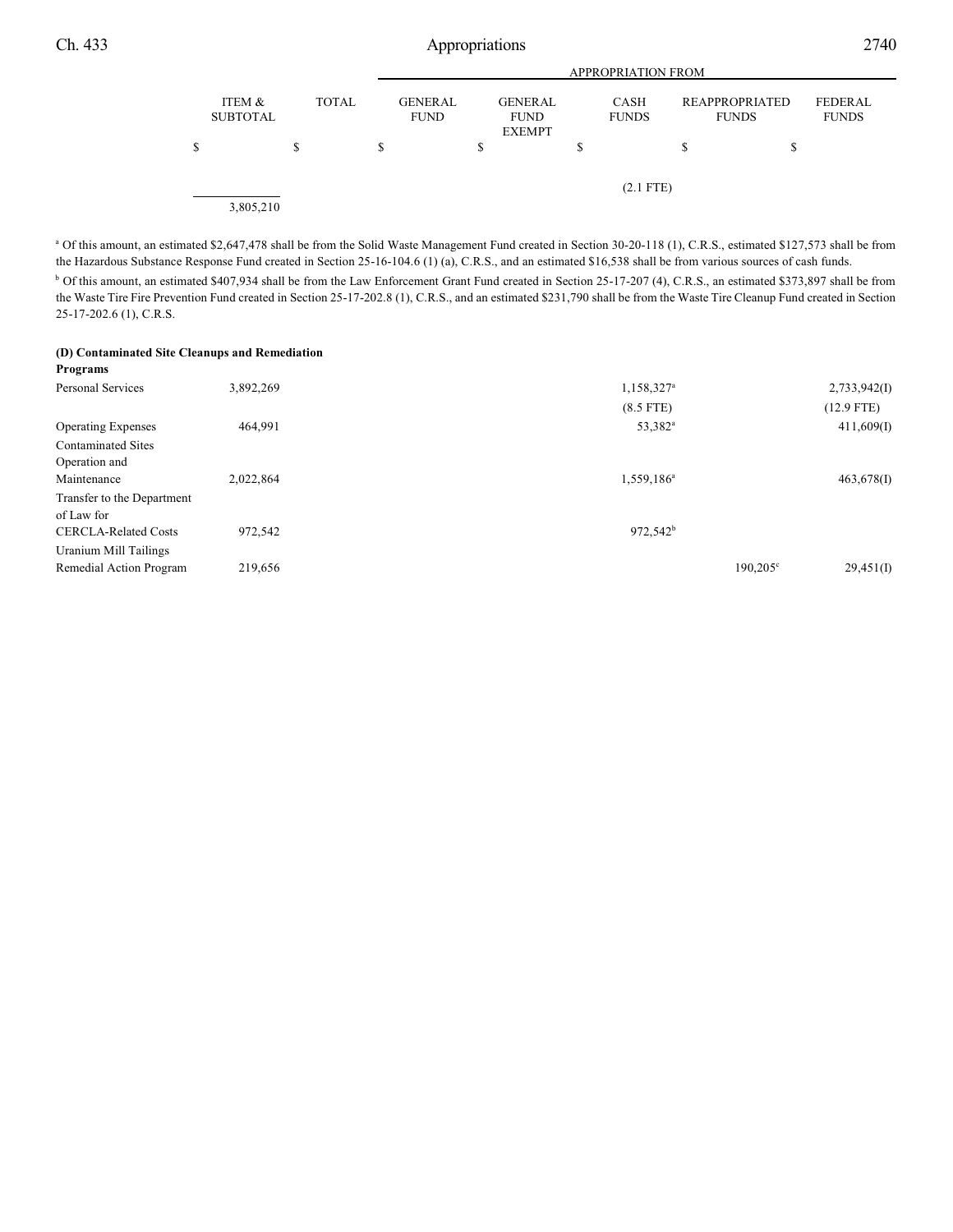|                           |           |  |                     | $(2.6$ FTE) | $(0.5$ FTE) |
|---------------------------|-----------|--|---------------------|-------------|-------------|
| Rocky Flats               |           |  |                     |             |             |
| Program Costs             | 150,769   |  |                     |             | 150,769(1)  |
|                           |           |  |                     |             | $(2.3$ FTE) |
| Rocky Flats Legal         |           |  |                     |             |             |
| Services for 139 hours    | 10.738    |  |                     |             | 10,738(I)   |
| Transfer to Department of |           |  |                     |             |             |
| Law for Natural Resource  |           |  |                     |             |             |
| Damage Claims at Rocky    |           |  |                     |             |             |
| Mountain Arsenal          | 50,000    |  | 50,000 <sup>b</sup> |             |             |
|                           | 7,783,829 |  |                     |             |             |

<sup>a</sup> Of these amounts, an estimated \$2,694,794 shall be from the Hazardous Substance Response Fund created in Section 25-16-104.6 (1) (a), C.R.S., an estimated \$6,101 shall be from fees collected under the Colorado Open Records Act, and an estimated \$70,000 shall be from various sources of cash funds.

<sup>b</sup> These amounts shall be from the Hazardous Substance Response Fund created in Section 25-16-104.6 (1) (a), C.R.S.

<sup>e</sup> This amount shall be from the Local Government Severance Tax Fund created in Section 39-29-110 (1) (a) (I), C.R.S., transferred from theLocal Government Mineral and Energy Impact Grants and Disbursements line item in the Department of Local Affairs.

#### **(E) Radiation Management**

| Personal Services         | 2,401,283 | 2,154,889 <sup>a</sup> | 246,394(I)  |
|---------------------------|-----------|------------------------|-------------|
|                           |           | $(20.7$ FTE)           | $(3.5$ FTE) |
| <b>Operating Expenses</b> | 297,958   | $98.039$ <sup>a</sup>  | 199,919(1)  |
|                           | 2,699,241 |                        |             |

<sup>a</sup> These amounts shall be from the Radiation Control Fund created in Section 25-11-104 (6) (c), C.R.S.

21,290,710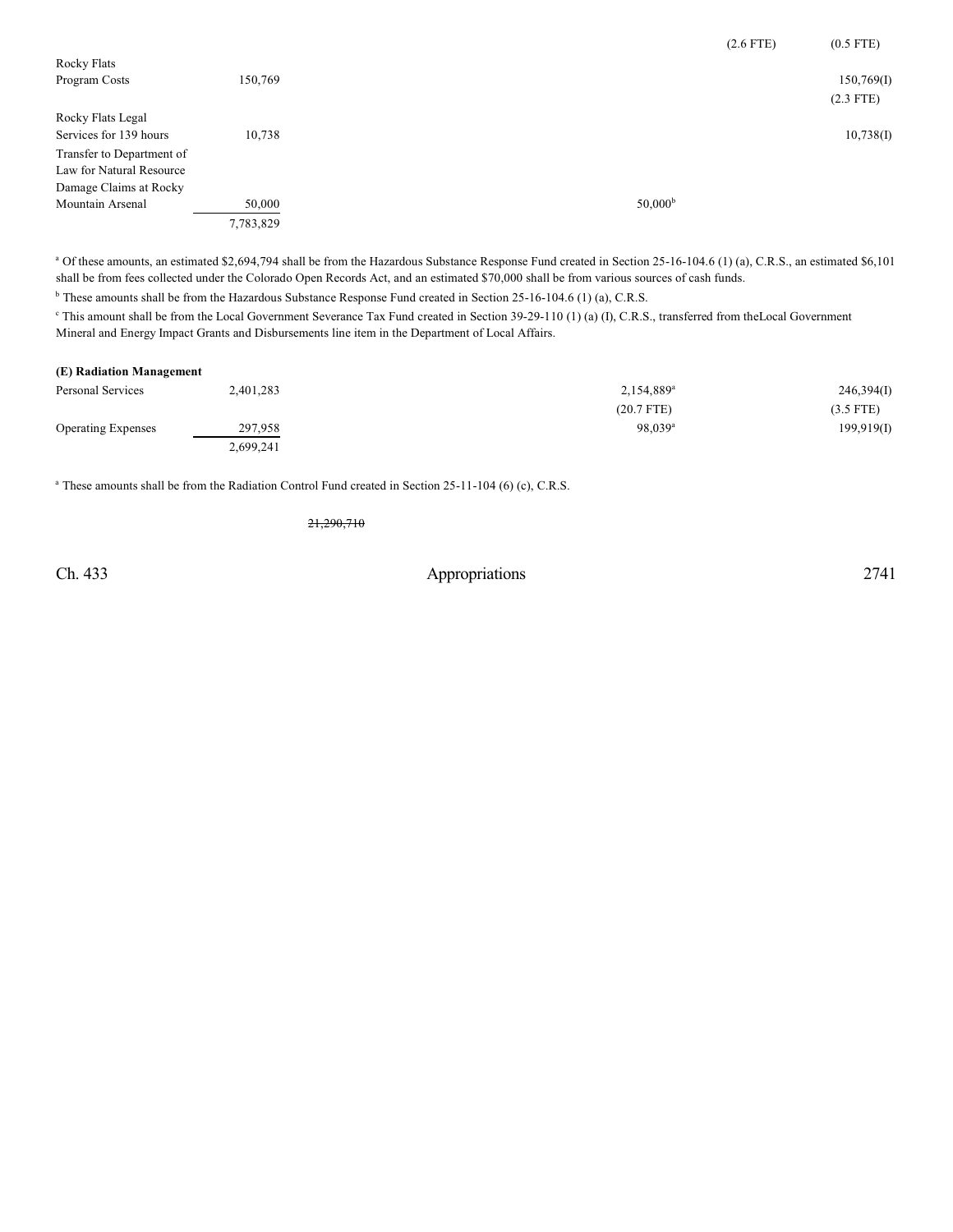|                                                                   |                           |              |                               | <b>APPROPRIATION FROM</b>                      |                        |                                       |                         |  |  |  |  |
|-------------------------------------------------------------------|---------------------------|--------------|-------------------------------|------------------------------------------------|------------------------|---------------------------------------|-------------------------|--|--|--|--|
|                                                                   | ITEM &<br><b>SUBTOTAL</b> | <b>TOTAL</b> | <b>GENERAL</b><br><b>FUND</b> | <b>GENERAL</b><br><b>FUND</b><br><b>EXEMPT</b> | CASH<br><b>FUNDS</b>   | <b>REAPPROPRIATED</b><br><b>FUNDS</b> | FEDERAL<br><b>FUNDS</b> |  |  |  |  |
|                                                                   | \$                        | \$           | \$                            | \$                                             | \$                     | \$<br>\$                              |                         |  |  |  |  |
|                                                                   |                           | 21,677,067   |                               |                                                |                        |                                       |                         |  |  |  |  |
| (7) DIVISION OF ENVIRONMENTAL HEALTH AND<br><b>SUSTAINABILITY</b> |                           |              |                               |                                                |                        |                                       |                         |  |  |  |  |
| <b>Personal Services</b>                                          | 2,390,782                 |              | 1,124,900                     |                                                | 838,242 <sup>a</sup>   | $79,221^b$                            | 348,419(I)              |  |  |  |  |
|                                                                   |                           |              | $(14.3$ FTE)                  |                                                | $(9.9$ FTE)            | $(1.0$ FTE)                           | $(1.7$ FTE)             |  |  |  |  |
| <b>Operating Expenses</b>                                         | 192,767                   |              | 29,500                        |                                                | 98.158 <sup>a</sup>    | 9,708 <sup>b</sup>                    | 55,401(I)               |  |  |  |  |
| <b>Sustainability Programs</b>                                    | 1,494,556                 |              |                               |                                                | 258,836 <sup>c</sup>   |                                       | 1,235,720(I)            |  |  |  |  |
|                                                                   | $(10.1$ FTE)              |              |                               |                                                |                        |                                       |                         |  |  |  |  |
| Animal Feeding                                                    |                           |              |                               |                                                |                        |                                       |                         |  |  |  |  |
| Operations Program                                                | 470,288                   |              | 99,538                        |                                                | 370,750 <sup>d</sup>   |                                       |                         |  |  |  |  |
|                                                                   | $(3.5$ FTE)               |              |                               |                                                |                        |                                       |                         |  |  |  |  |
| Recycling Resources<br>Economic Opportunity                       |                           |              |                               |                                                |                        |                                       |                         |  |  |  |  |
| Program                                                           | 1,854,479                 |              |                               |                                                | 1,854,479 <sup>e</sup> |                                       |                         |  |  |  |  |
|                                                                   |                           |              |                               |                                                | $(1.6$ FTE)            |                                       |                         |  |  |  |  |
| Oil and Gas                                                       |                           |              |                               |                                                |                        |                                       |                         |  |  |  |  |
| Consultation Program                                              | 120,693                   |              |                               |                                                | $120,693$ <sup>f</sup> |                                       |                         |  |  |  |  |
|                                                                   |                           |              |                               |                                                | $(1.0$ FTE)            |                                       |                         |  |  |  |  |
| Waste Tire Program                                                | 5.134.982                 |              |                               |                                                | 5,134,9825             |                                       |                         |  |  |  |  |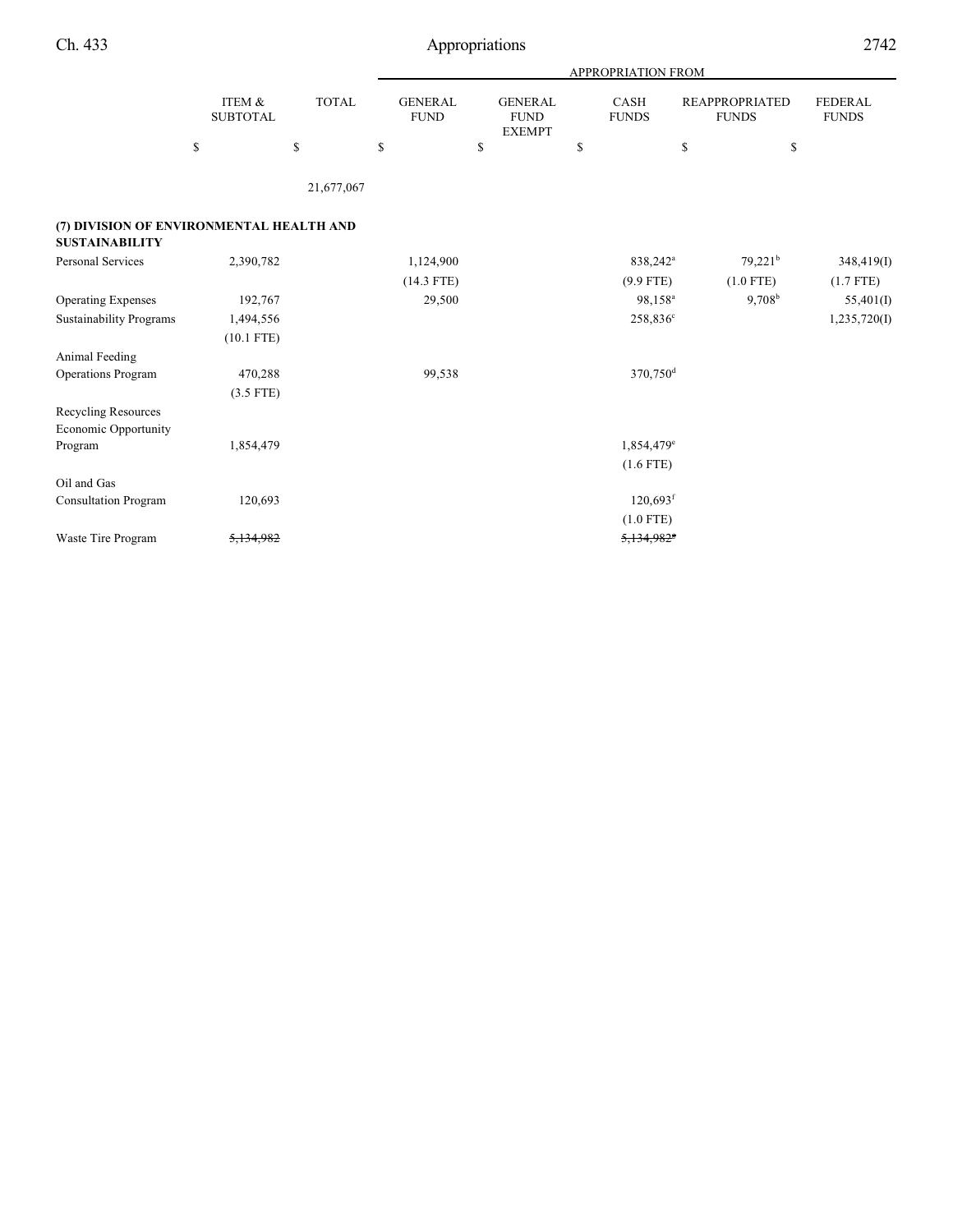|                                  | 6,801,812 |            | $6,801,812$ <sup>g</sup> |            |
|----------------------------------|-----------|------------|--------------------------|------------|
|                                  |           |            | $(1.0$ FTE)              |            |
| <b>Indirect Costs Assessment</b> | 990,904   |            | $634,252^h$              | 356,652(f) |
|                                  | 713,546   |            | $455,042^{\rm h}$        | 258,504(I) |
|                                  |           | 12,649,451 |                          |            |
|                                  |           | 14,038,923 |                          |            |

<sup>a</sup> Of these amounts, an estimated \$693,692 shall be from the Food Protection Cash Fund created in Section 25-4-1608 (1), C.R.S., an estimated \$150,990 shall be from the Wholesale Food Manufacturing and Storage Protection Cash Fund created in Section 25-5-426 (5), C.R.S., an estimated \$38,545 shall be from the Artificial Tanning Device Education Fund created in Section 25-5-1004 (3), C.R.S., an estimated \$22,036 shall be from the Dairy Protection Cash Fund created in Section 25-5.5-107 (7), C.R.S., and an estimated \$31,137 shall be from various sources of cash funds.

<sup>b</sup> Of these amounts, \$77,673 shall be transferred from the Department of Corrections for health related compliance inspections, and \$11,256 shall be transferred from the Instittional Programs Personal Services line item of the Division of Youth Corrections in the Department of Human Services.

<sup>c</sup> This amount shall be from various sources of cash funds.

 $d$  Of this amount, an estimated \$312,905 shall be from the Animal Feeding Operations Fund created in Section 25-8-502 (1) (i), C.R.S., and an estimated \$57,845 shall be from the Housed Commercial Swine Feeding Operation Fund created in Section 25-7-138 (6), C.R.S.

<sup>e</sup> This amount shall be from the Recycling Resources Economic Opportunity Fund created in Section 25-16.5-106.5 (1), C.R.S.

<sup>f</sup> This amount shall be from the Oil and Gas Conservation and Environmental Response Fund created in Section 34-60-122 (5), C.R.S.

<sup>g</sup> Of this amount, \$3,200,000 \$4,866,830 shall be from the Processors and End Users Fund created in Section 25-17-202.5 (1), C.R.S., \$1,620,169 shall be from the Waste Tire Cleanup Fund created in Section 25-17-202.6 (1), C.R.S., and \$314,813 shall be from the Waste Tire Market Development Fund created in Section 25-17-202.9 (1), C.R.S.

<sup>h</sup> Of this amount, an estimated \$134,979 shall be from the Food Protection Cash Fund created in Section 25-4-1608 (1), C.R.S., an estimated \$29,406 shall be from the Wholesale Food Manufacturing and Storage Protection Cash Fund created in Section 25-5-426 (5), C.R.S., an estimated \$11,307 shall be from the Artificial Tanning Device Education Fund created in Section 25-5-1004 (3), C.R.S., an estimated \$4,255 shall be from the Dairy Protection Cash Fund created in Section 25-5.5-107 (7), C.R.S., and an estimated \$454,305 \$275,095 shall be from various sources of cash funds.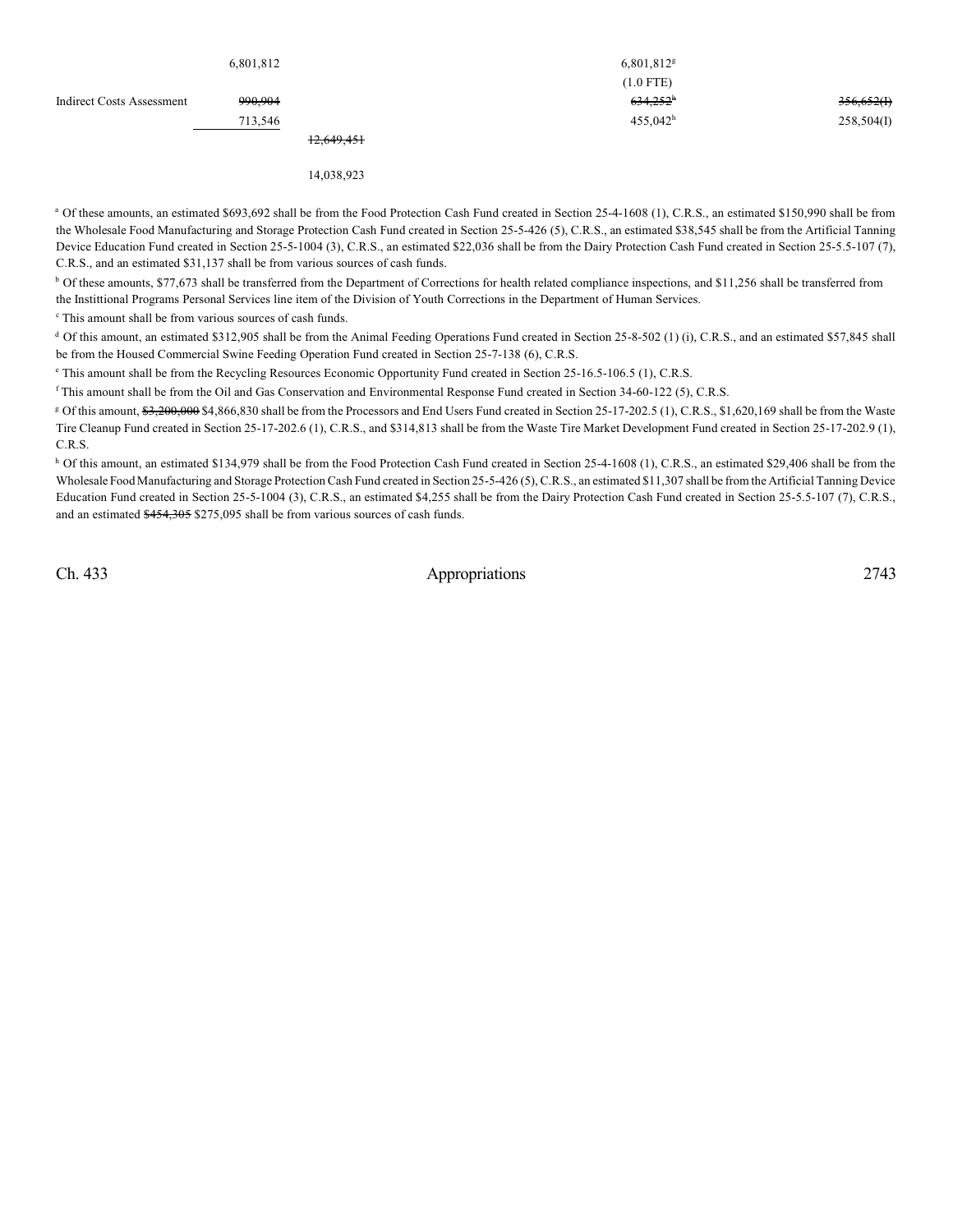|                                                              |                           |              |                               |                                                | <b>APPROPRIATION FROM</b>   |                                       |                                |
|--------------------------------------------------------------|---------------------------|--------------|-------------------------------|------------------------------------------------|-----------------------------|---------------------------------------|--------------------------------|
|                                                              | ITEM &<br><b>SUBTOTAL</b> | <b>TOTAL</b> | <b>GENERAL</b><br><b>FUND</b> | <b>GENERAL</b><br><b>FUND</b><br><b>EXEMPT</b> | <b>CASH</b><br><b>FUNDS</b> | <b>REAPPROPRIATED</b><br><b>FUNDS</b> | <b>FEDERAL</b><br><b>FUNDS</b> |
|                                                              | \$                        | \$           | \$                            | \$                                             | \$                          | \$                                    | \$                             |
| (8) DISEASE CONTROL AND ENVIRONMENTAL EPIDEMIOLOGY DIVISION  |                           |              |                               |                                                |                             |                                       |                                |
| (A) Administration, General Disease Control and Surveillance |                           |              |                               |                                                |                             |                                       |                                |
| <b>Personal Services</b>                                     | 889,599                   |              | 545,620                       |                                                |                             |                                       | 343,979(I)                     |
|                                                              |                           |              | $(7.1$ FTE)                   |                                                |                             |                                       | $(3.0$ FTE)                    |
| <b>Operating Expenses</b>                                    | 329,429                   |              | 257,102                       |                                                | $6,538^{\rm a}$             |                                       | 65,789(1)                      |
| <b>Immunization Personal</b>                                 |                           |              |                               |                                                |                             |                                       |                                |
| Services                                                     | 2,659,441                 |              | 816,838                       |                                                |                             |                                       | 1,842,603(I)                   |
|                                                              |                           |              | $(9.0$ FTE)                   |                                                |                             |                                       | $(18.9$ FTE)                   |
| Immunization Operating                                       |                           |              |                               |                                                |                             |                                       |                                |
| Expenses                                                     | 4,932,548                 |              | 684,272                       | 441,600 <sup>b</sup>                           | $914,955$ <sup>c</sup>      |                                       | 2,891,721(I)                   |
| Appropriation from the                                       |                           |              |                               |                                                |                             |                                       |                                |
| Tobacco Tax Cash Fund to                                     |                           |              |                               |                                                |                             |                                       |                                |
| the General Fund                                             | 441,600                   |              |                               |                                                | $441,600$ <sup>d</sup>      |                                       |                                |
| <b>Federal Grants</b>                                        | 3,282,035                 |              |                               |                                                |                             |                                       | 3,282,035(I)                   |
|                                                              |                           |              |                               |                                                |                             |                                       | $(18.3$ FTE)                   |
| <b>Indirect Cost Assessment</b>                              | 2,563,476                 |              |                               |                                                | $20,789$ <sup>a</sup>       |                                       | 2,542,687(I)                   |
|                                                              | 2,594,795                 |              |                               |                                                | 52,108 <sup>a</sup>         |                                       |                                |
|                                                              | 15,098,128                |              |                               |                                                |                             |                                       |                                |
|                                                              | 15,129,447                |              |                               |                                                |                             |                                       |                                |

<sup>a</sup> These amounts shall be from various sources of cash funds.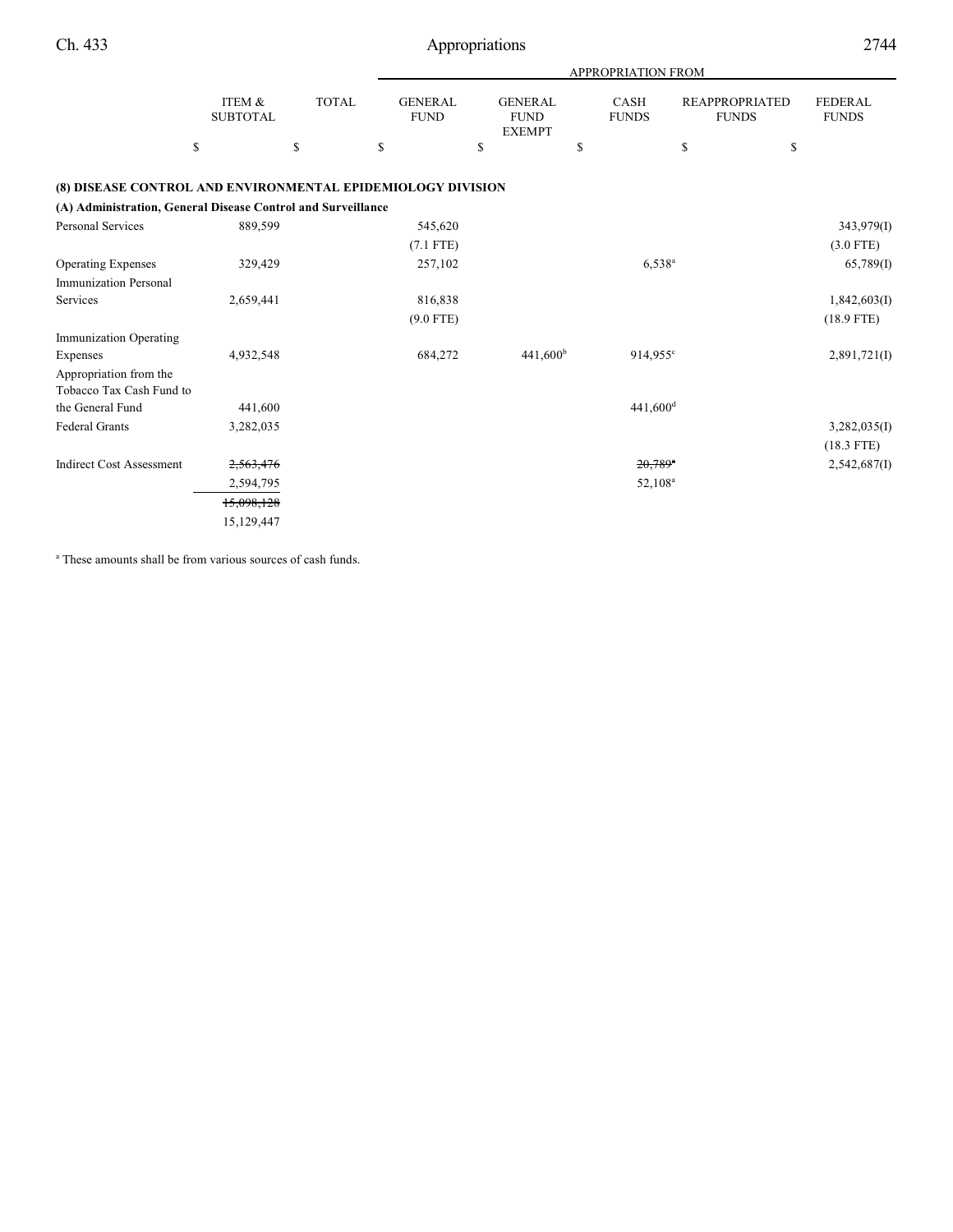<sup>b</sup> This amount shall be from revenues from the imposition of additional state cigarette and tobacco taxes which are appropriated to the General Fund pursuant to Section 21 (5) (e) of Article X of the State Constitution. This amount is not subject to the limitation on state fiscal year spending imposed by Section 20 of Article X of the State Constitution. This amount is also not subject to the statutory limitation on General Fund appropriations growth or any other spending limitation existing in law pursuant to Section 21 (8) of Article X of the State Constitution.

<sup>c</sup> This amount shall be from the Supplemental Tobacco Litigation Settlement Moneys Account of the Colorado Immunization Fund created in Section 25-4-2301, C.R.S., which is received as a damage award and, as such, does not constitute fiscal year spending for the purposes of Section 20 of Article X of the State Constitution.

<sup>d</sup> This amount shall be from the Tobacco Tax Cash Fund created in Section 24-22-117 (1) (a), C.R.S., which is received under the provisions of Section 21 (4) of Article X of the State Constitution and, as such, does not constitute fiscal year spending for the purposes of Section 20 of Article X of the State Constitution.

#### **(B) Special Purpose Disease Control Programs**

| <b>Sexually Transmitted</b> |            |             |                  |                  |
|-----------------------------|------------|-------------|------------------|------------------|
| Infections, HIV and AIDS    |            |             |                  |                  |
| <b>Personal Services</b>    | 3,763,175  |             | $75,652^{\circ}$ | 3,687,523(I)     |
|                             |            |             | $(1.2$ FTE)      | $(43.5$ FTE)     |
| <b>Sexually Transmitted</b> |            |             |                  |                  |
| Infections, HIV and AIDS    |            |             |                  |                  |
| <b>Operating Expenses</b>   | 5,226,101  |             | $2,061,824^a$    | 3,164,277(I)     |
| Ryan White Act              |            |             |                  |                  |
| <b>Personal Services</b>    | 958,577    | 21,621      |                  | 936,956(I)       |
|                             |            | $(0.4$ FTE) |                  | $(10.9$ FTE)     |
| Ryan White Act              |            |             |                  |                  |
| <b>Operating Expenses</b>   | 18,426,727 | 1,357,404   | $3,125,420^b$    | $13,943,903$ (I) |
| Tuberculosis Control        |            |             |                  |                  |
| and Treatment Personal      |            |             |                  |                  |
| Services                    | 1,459,475  | 120,792     |                  | 1,338,683(I)     |
|                             |            | $(1.2$ FTE) |                  | $(15.0$ FTE)     |
|                             |            |             |                  |                  |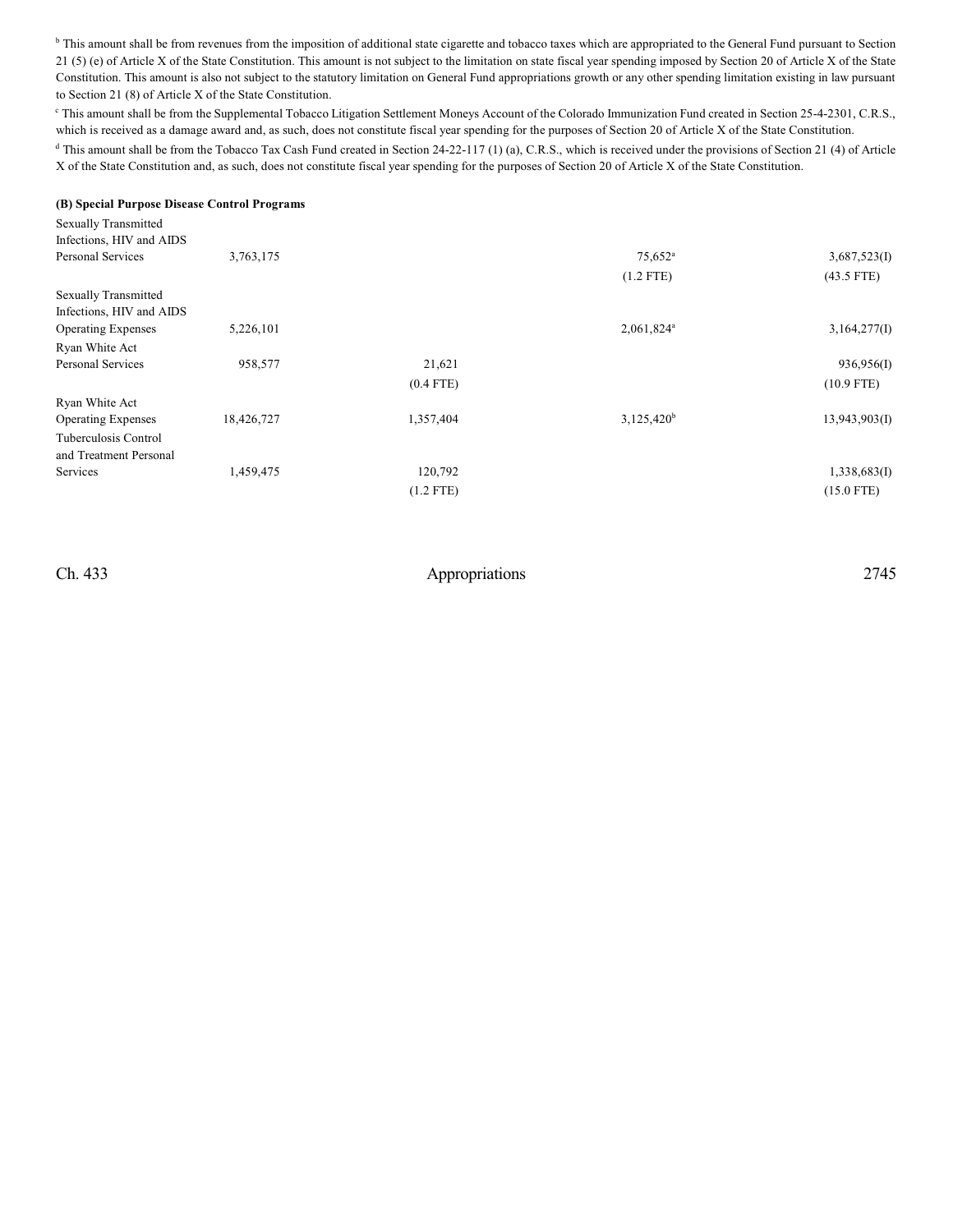|                                               |                           |           |              | <b>APPROPRIATION FROM</b>     |                                                |   |                      |                                |                                |
|-----------------------------------------------|---------------------------|-----------|--------------|-------------------------------|------------------------------------------------|---|----------------------|--------------------------------|--------------------------------|
|                                               | ITEM &<br><b>SUBTOTAL</b> |           | <b>TOTAL</b> | <b>GENERAL</b><br><b>FUND</b> | <b>GENERAL</b><br><b>FUND</b><br><b>EXEMPT</b> |   | CASH<br><b>FUNDS</b> | REAPPROPRIATED<br><b>FUNDS</b> | <b>FEDERAL</b><br><b>FUNDS</b> |
|                                               | \$                        | S         | \$           |                               | S                                              | ъ | \$                   | Φ<br>Ф                         |                                |
| Tuberculosis Control and                      |                           |           |              |                               |                                                |   |                      |                                |                                |
| <b>Treatment Operating</b><br><b>Expenses</b> | 33,296,807                | 3,462,752 |              | 1,186,408                     |                                                |   |                      |                                | 2,276,344(I)                   |
|                                               |                           |           |              |                               |                                                |   |                      |                                |                                |

<sup>a</sup> These amounts shall be from the AIDS and HIV Prevention Fund created in Section 25-4-1415 (1), C.R.S., which are received as damage awards and, as such, do not constitute fiscal year spending for the purposes of Section 20 of Article X of the State Constitution.

<sup>b</sup> This amount shall be from the Tobacco Litigation Settlement Cash Fund created in Section 24-22-115 (1) (a), C.R.S. These amounts are received as damage awards and, as such do not constitute fiscal year spending for the purposes of Section 20 of Article X of the State Constitution.

| (C) Environmental Epidemiology |           |             |                      |              |
|--------------------------------|-----------|-------------|----------------------|--------------|
| Birth Defects Monitoring       |           |             |                      |              |
| and Prevention Program         |           |             |                      |              |
| Costs                          | 418,437   | 117,656     | 133,389 <sup>a</sup> | 167,392(I)   |
|                                |           | $(1.6$ FTE) | $(1.4$ FTE)          | $(1.7$ FTE)  |
| Environmental                  |           |             |                      |              |
| Epidemiology Federal           |           |             |                      |              |
| Grants                         | 1,732,075 |             |                      | 1,732,075(I) |
|                                |           |             |                      | $(11.8$ FTE) |
|                                | 2,150,512 |             |                      |              |

<sup>a</sup> These amounts shall be from the Vital Statistics Records Cash Fund created in Section 25-2-121 (2) (b) (I), C.R.S.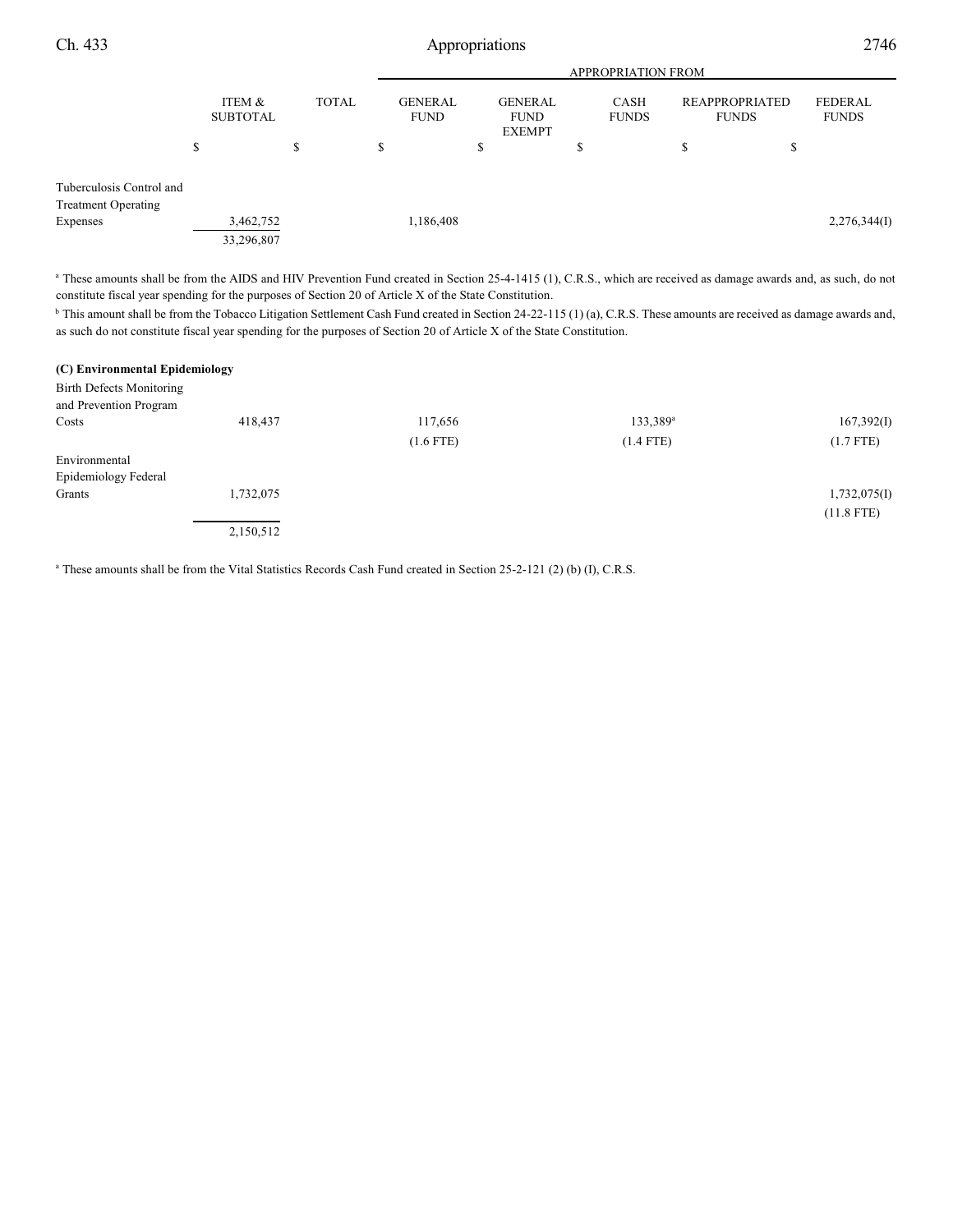|                                                                       | 50, 545, 447                                                                    |                        |                                                |                      |                           |
|-----------------------------------------------------------------------|---------------------------------------------------------------------------------|------------------------|------------------------------------------------|----------------------|---------------------------|
|                                                                       | 50,576,766                                                                      |                        |                                                |                      |                           |
| (9) PREVENTION SERVICES DIVISION<br>(A) Administration                |                                                                                 |                        |                                                |                      |                           |
| Administration                                                        | 117,233                                                                         | 117,233<br>$(2.0$ FTE) |                                                |                      |                           |
| <b>Indirect Cost Assessment</b>                                       | 3,598,339<br>3,392,983                                                          |                        | $985,656$ <sup>*</sup><br>780,300 <sup>a</sup> | 137,347 <sup>b</sup> | 2,475,336(I)              |
|                                                                       | 3,715,572                                                                       |                        |                                                |                      |                           |
|                                                                       | 3,510,216                                                                       |                        |                                                |                      |                           |
| <sup>a</sup> This amount shall be from various sources of cash funds. | <sup>b</sup> This amount shall be from various sources of reappropriated funds. |                        |                                                |                      |                           |
| (B) Chronic Disease Prevention<br>Programs                            |                                                                                 |                        |                                                |                      |                           |
| Cancer Registry                                                       | 1,104,227                                                                       | 221,498<br>$(2.0$ FTE) |                                                |                      | 882,729(I)<br>$(9.6$ FTE) |
| Transfer to the<br>Health Disparities Grant                           |                                                                                 |                        |                                                |                      |                           |
| Program Fund                                                          | 3,487,422                                                                       |                        | 3,487,422 <sup>a</sup>                         |                      |                           |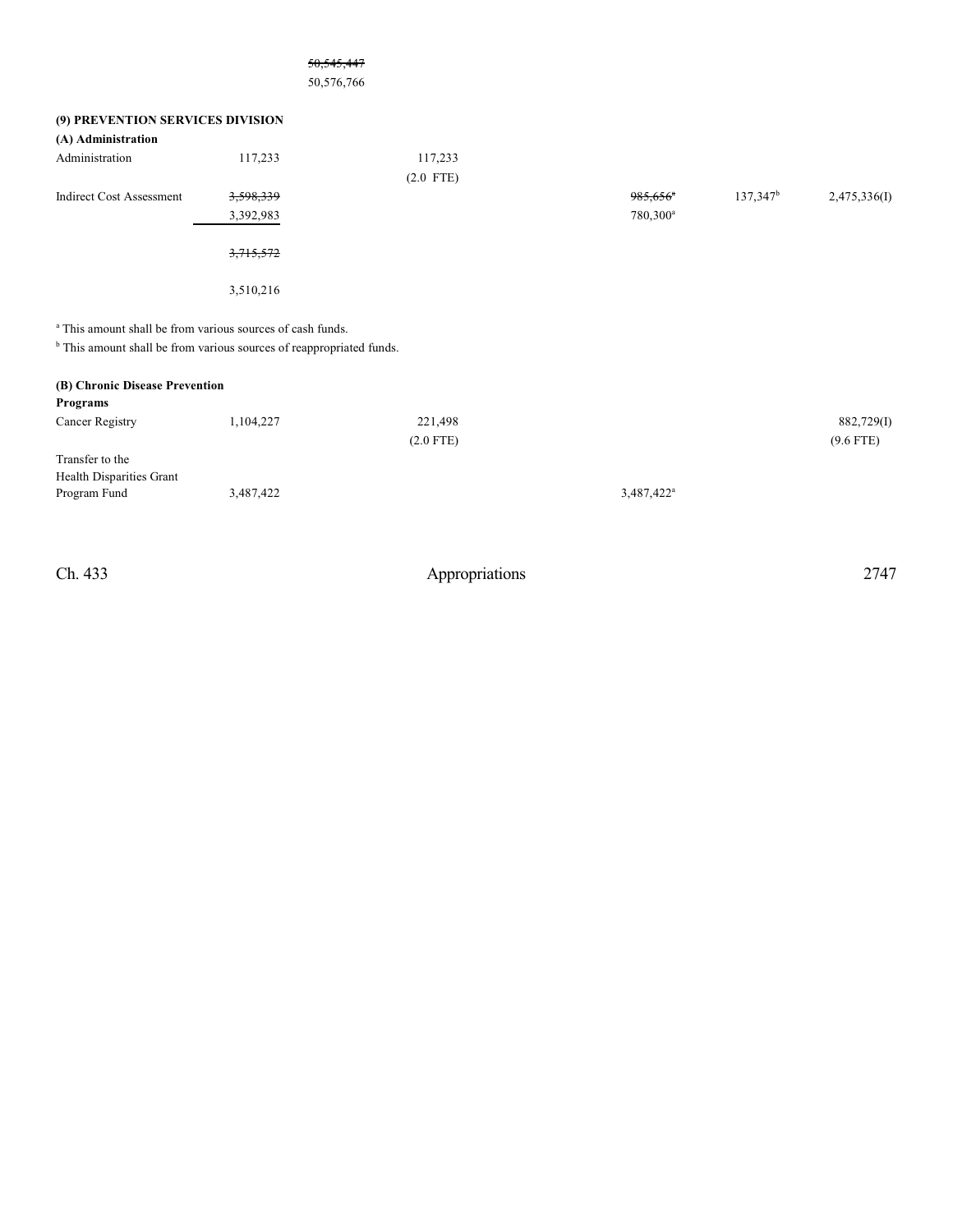|                                                                                     |                           |              | APPROPRIATION FROM            |    |                                                |    |                          |                                       |                                |
|-------------------------------------------------------------------------------------|---------------------------|--------------|-------------------------------|----|------------------------------------------------|----|--------------------------|---------------------------------------|--------------------------------|
|                                                                                     | ITEM &<br><b>SUBTOTAL</b> | <b>TOTAL</b> | <b>GENERAL</b><br><b>FUND</b> |    | <b>GENERAL</b><br><b>FUND</b><br><b>EXEMPT</b> |    | CASH<br><b>FUNDS</b>     | <b>REAPPROPRIATED</b><br><b>FUNDS</b> | <b>FEDERAL</b><br><b>FUNDS</b> |
| \$                                                                                  |                           | \$           | \$                            | \$ |                                                | \$ |                          | \$                                    | \$                             |
| Transfer to the Department<br>of Health Care Policy and<br>Financing for Disease    |                           |              |                               |    |                                                |    |                          |                                       |                                |
| Management                                                                          | 2,000,000                 |              |                               |    |                                                |    | $2,000,000$ <sup>a</sup> |                                       |                                |
| Transfer to the Department<br>of Health Care Policy and<br>Financing for Breast and |                           |              |                               |    |                                                |    |                          |                                       |                                |
| <b>Cervical Cancer Treatment</b>                                                    | 936,892                   |              |                               |    |                                                |    | 936,892 <sup>a</sup>     |                                       |                                |
| Chronic Disease and                                                                 |                           |              |                               |    |                                                |    |                          |                                       |                                |
| <b>Cancer Prevention Grants</b>                                                     | 4,240,247                 |              |                               |    |                                                |    | $305,656^{\rm b}$        |                                       | 3,934,591(I)<br>$(24.5$ FTE)   |
| <b>Breast and Cervical</b>                                                          |                           |              |                               |    |                                                |    |                          |                                       |                                |
| <b>Cancer Screening</b>                                                             | 6,779,433                 |              |                               |    |                                                |    | 3,775,348 <sup>a</sup>   |                                       | 3,004,085(I)                   |
|                                                                                     | $(2.7$ FTE)               |              |                               |    |                                                |    |                          |                                       |                                |
| Cancer, Cardiovascular<br>Disease, and Chronic<br>Pulmonary Disease                 |                           |              |                               |    |                                                |    |                          |                                       |                                |
| Program Administration                                                              | 664,325                   |              |                               |    |                                                |    | $664,325^{\rm a}$        |                                       |                                |
|                                                                                     |                           |              |                               |    |                                                |    | $(8.5$ FTE)              |                                       |                                |
| Cancer, Cardiovascular<br>Disease, and Chronic                                      |                           |              |                               |    |                                                |    |                          |                                       |                                |
| <b>Pulmonary Disease Grants</b>                                                     | 13,984,816                |              |                               |    |                                                |    | 13,984,816 <sup>a</sup>  |                                       |                                |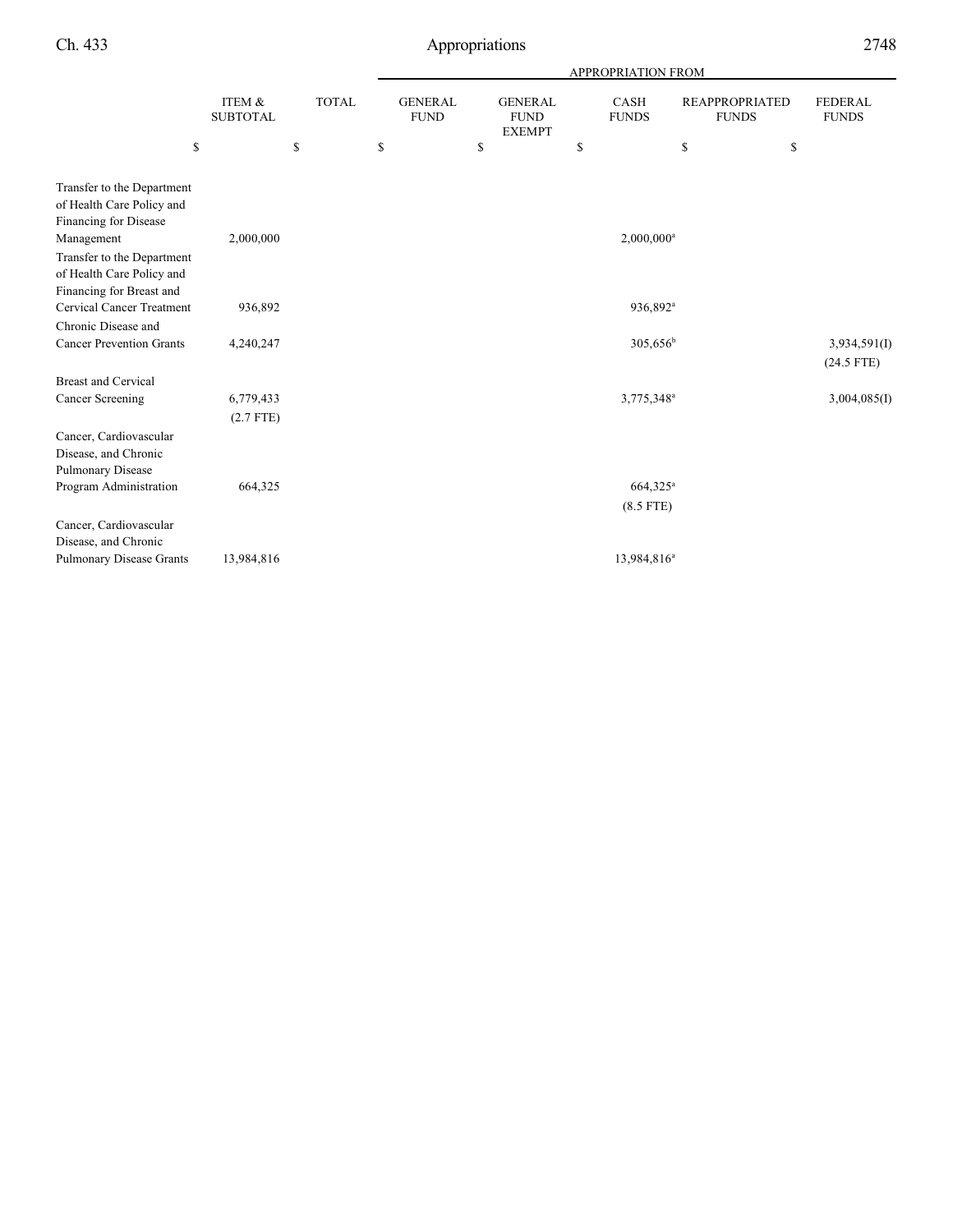| Tobacco Education,        |            |             |             |                        |              |
|---------------------------|------------|-------------|-------------|------------------------|--------------|
| Prevention, and Cessation |            |             |             |                        |              |
| Program Administration    | 695,004    |             | 695,004°    |                        |              |
|                           |            |             | $(9.1$ FTE) |                        |              |
| Tobacco Education,        |            |             |             |                        |              |
| Prevention, and           |            |             |             |                        |              |
| <b>Cessation Grants</b>   | 23,472,310 |             | 22,098,840° | 1,373,470 <sup>d</sup> |              |
| Oral Health Programs      | 1,553,788  | 179,943     | $200,298^e$ |                        | 1,173,547(I) |
|                           |            | $(0.8$ FTE) | $(0.2$ FTE) |                        | $(4.5$ FTE)  |
|                           | 58,918,464 |             |             |                        |              |

<sup>a</sup> These amounts shall be from the Prevention, Early Detection, and Treatment Fund created in Section 24-22-117 (2) (d) (I), C.R.S., which consists of revenues from additional state cigarette and tobacco taxes imposed pursuant to Section 21 of Article X of the State Constitution. These amounts are received under the provisions of Section 21 (4) of Article X of the State Constitution and, as such, do not constitute fiscal year spending for the purposes of Section 20 of Article X of the State Constitution.  $b$  This amount shall be from gifts, grants, and donations pursuant to Section 25-1.5-101 (m), C.R.S.

<sup>c</sup> These amounts shall be from the Tobacco Education Programs Fund created in Section 24-22-117 (2) (c) (I), C.R.S., which consists of revenues from additional state cigarette and tobacco taxes imposed pursuant to Section 21 of Article X of the State Constitution, and, as such, do not constitute fiscal year spending for the purposes of Section 20 of Article X of the State Constitution.

<sup>d</sup> This amount shall be from Medicaid funds transferred from the Medical and Long-Term Care Services for Medicaid Eligible Individuals line item in the Department of Health Care Policy and Financing.

<sup>e</sup> This amount shall be from the State Dental Loan Repayment Fund created in Section 25-23-104 (1), C.R.S., which is received as a damage award and, as such, does not constitute fiscal year spending for the purposes of Section 20 of Article X of the State Constitution.

| (C) Primary Care Office | 1,110,633 | 302,842 <sup>a</sup> | 807,791(I)  |
|-------------------------|-----------|----------------------|-------------|
|                         |           | $(2.0$ FTE)          | $(1.2$ FTE) |

<sup>a</sup> Of this amount, \$250,000 shall be from the Colorado Health Services Corps Fund created in Section 25-20.5-706 (1), C.R.S., and \$52,842 shall be the Visa Waiver Program Fund created in Section 25-20.5-605, C.R.S.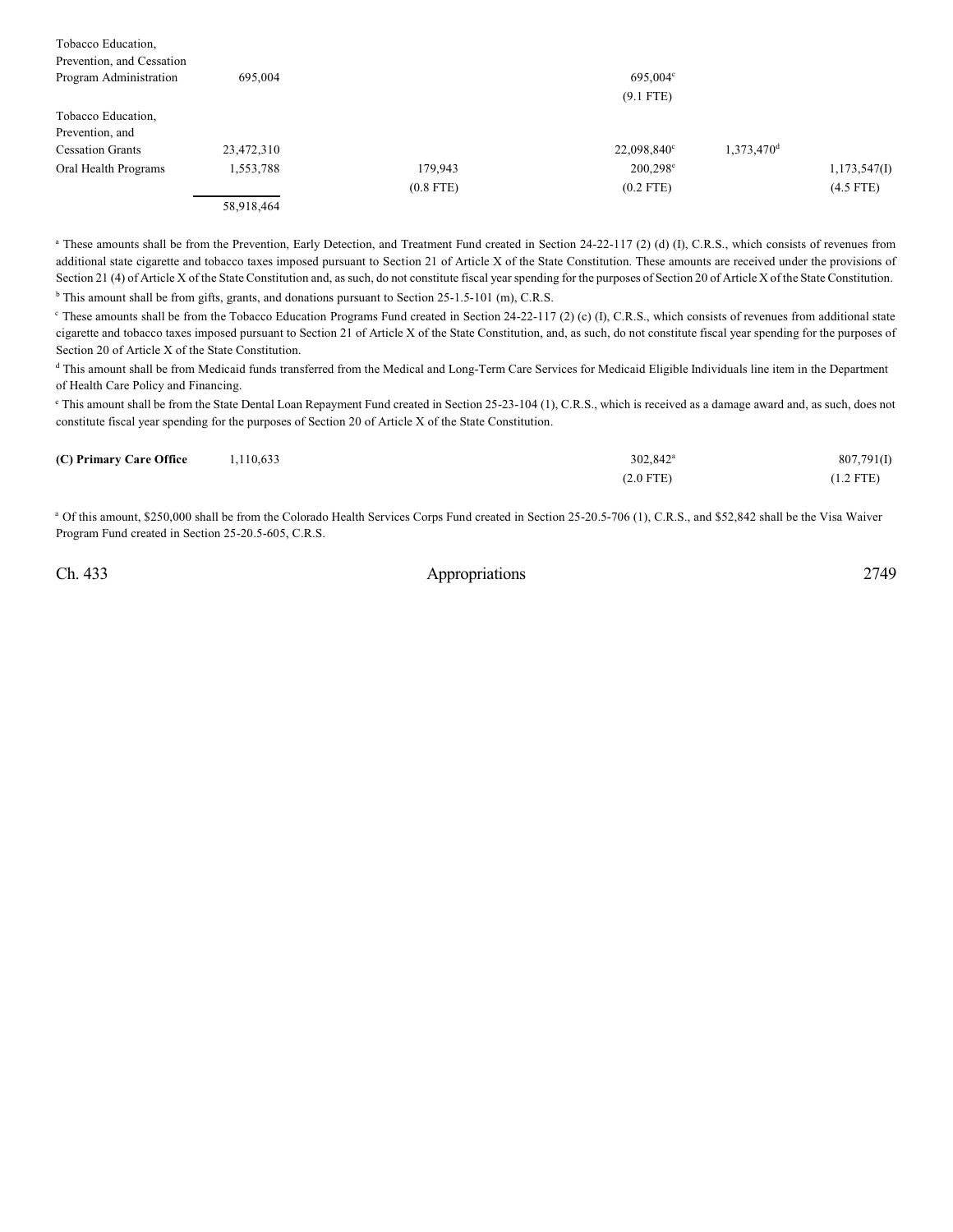|                                    |                           |              | APPROPRIATION FROM            |                                                |                             |                                       |                                |  |  |  |  |
|------------------------------------|---------------------------|--------------|-------------------------------|------------------------------------------------|-----------------------------|---------------------------------------|--------------------------------|--|--|--|--|
|                                    | ITEM &<br><b>SUBTOTAL</b> | <b>TOTAL</b> | <b>GENERAL</b><br><b>FUND</b> | <b>GENERAL</b><br><b>FUND</b><br><b>EXEMPT</b> | <b>CASH</b><br><b>FUNDS</b> | <b>REAPPROPRIATED</b><br><b>FUNDS</b> | <b>FEDERAL</b><br><b>FUNDS</b> |  |  |  |  |
|                                    | \$                        | \$           | \$                            | \$                                             | \$                          | \$                                    | \$                             |  |  |  |  |
| (D) Family and Community Health    |                           |              |                               |                                                |                             |                                       |                                |  |  |  |  |
| (1) Women's Health                 |                           |              |                               |                                                |                             |                                       |                                |  |  |  |  |
| Family Planning Program            |                           |              |                               |                                                |                             |                                       |                                |  |  |  |  |
| Administration <sup>48</sup>       | 1,063,664                 |              | 395,998                       |                                                |                             |                                       | 667,666(I)                     |  |  |  |  |
|                                    |                           |              | $(5.8$ FTE)                   |                                                |                             |                                       | $(6.8$ FTE)                    |  |  |  |  |
| Family Planning                    |                           |              |                               |                                                |                             |                                       |                                |  |  |  |  |
| Purchase of Services <sup>48</sup> | 5,138,214                 |              | 1,223,326                     |                                                |                             |                                       | 3,914,888(I)                   |  |  |  |  |
| Family Planning                    |                           |              |                               |                                                |                             |                                       |                                |  |  |  |  |
| Federal Grants <sup>48</sup>       | 341,967                   |              |                               |                                                |                             |                                       | 341,967(I)                     |  |  |  |  |
|                                    |                           |              |                               |                                                |                             |                                       | $(3.8$ FTE)                    |  |  |  |  |
| <b>Adult Stem Cells</b>            |                           |              |                               |                                                |                             |                                       |                                |  |  |  |  |
| Cure Fund                          | 140,000                   |              |                               |                                                | $140,000^{\rm a}$           |                                       |                                |  |  |  |  |
| Maternal and Child Health          | 3,706,749                 |              |                               |                                                |                             |                                       | $3,706,749$ <sup>b</sup>       |  |  |  |  |
|                                    |                           |              |                               |                                                |                             |                                       | $(14.3$ FTE)                   |  |  |  |  |
| Nurse Home                         |                           |              |                               |                                                |                             |                                       |                                |  |  |  |  |
| Visitor Program                    | 16,324,606                |              |                               |                                                | $13,037,008^{\circ}$        |                                       | 3,287,598(I)                   |  |  |  |  |
|                                    |                           |              |                               |                                                | $(3.0$ FTE)                 |                                       |                                |  |  |  |  |
|                                    | 26,715,200                |              |                               |                                                |                             |                                       |                                |  |  |  |  |

<sup>a</sup> This amount shall be from the Adult Stem Cells Cure Fund created in Section 25-40-103 (1), C.R.S.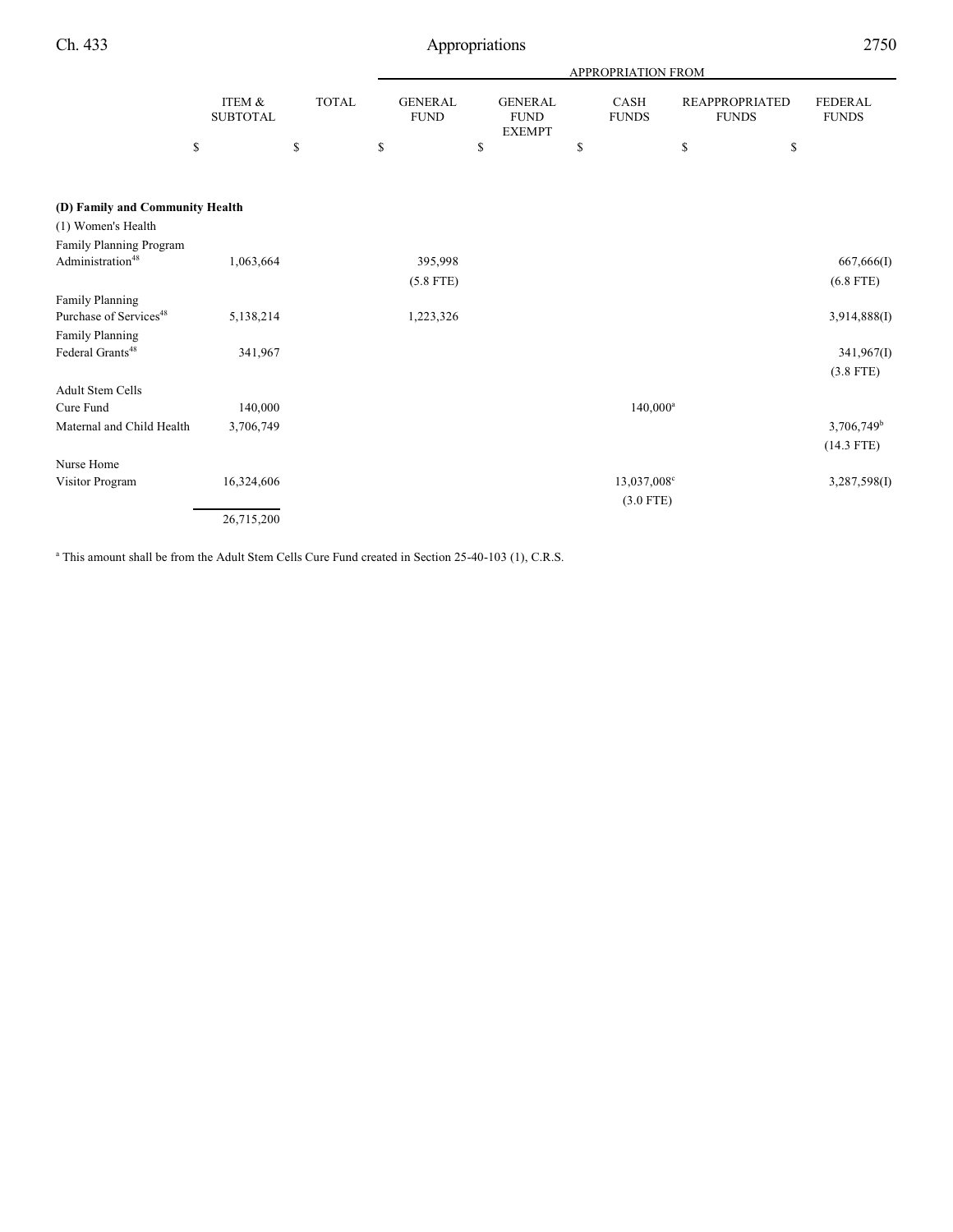$^{\rm b}$  These amounts shall be from the Maternal and Child Health Block Grant.

<sup>c</sup> This amount shall be from the Nurse Home Visitor Program Fund created in Section 25-31-107 (2) (b), C.R.S., which is received as a damage award and, as such, does not constitute fiscal year spending for the purposes of Section 20 of Article X of the State Constitution.

| (2) Children and Youth Health |                                   |                                       |                        |
|-------------------------------|-----------------------------------|---------------------------------------|------------------------|
|                               |                                   |                                       |                        |
|                               |                                   |                                       |                        |
| 1,196,606                     | 697,467(M)                        |                                       | 499,139 <sup>a</sup>   |
|                               | $(8.5$ FTE)                       |                                       | $(3.9$ FTE)            |
|                               |                                   |                                       |                        |
|                               |                                   |                                       |                        |
|                               |                                   |                                       |                        |
| 3,397,763                     | 1,847,899(M)                      | 40,874 <sup>b</sup>                   | 1,508,990 <sup>a</sup> |
|                               |                                   |                                       |                        |
| 79,360                        |                                   | 79,360 <sup>c</sup>                   |                        |
|                               |                                   | $(1.0$ FTE)                           |                        |
|                               |                                   |                                       |                        |
| 1,575,057                     |                                   | $1,575,057$ <sup>c</sup>              |                        |
|                               |                                   |                                       |                        |
| 994,316                       | 994,316                           |                                       |                        |
|                               |                                   |                                       |                        |
|                               |                                   |                                       |                        |
|                               |                                   |                                       |                        |
|                               |                                   |                                       |                        |
|                               |                                   |                                       | 2,553,351(I)           |
|                               |                                   |                                       | $(9.0$ FTE)            |
|                               |                                   |                                       |                        |
|                               |                                   |                                       |                        |
|                               |                                   |                                       |                        |
|                               | 133,284<br>2,553,351<br>9,929,737 | $(0.7$ FTE)<br>133,284<br>$(2.0$ FTE) |                        |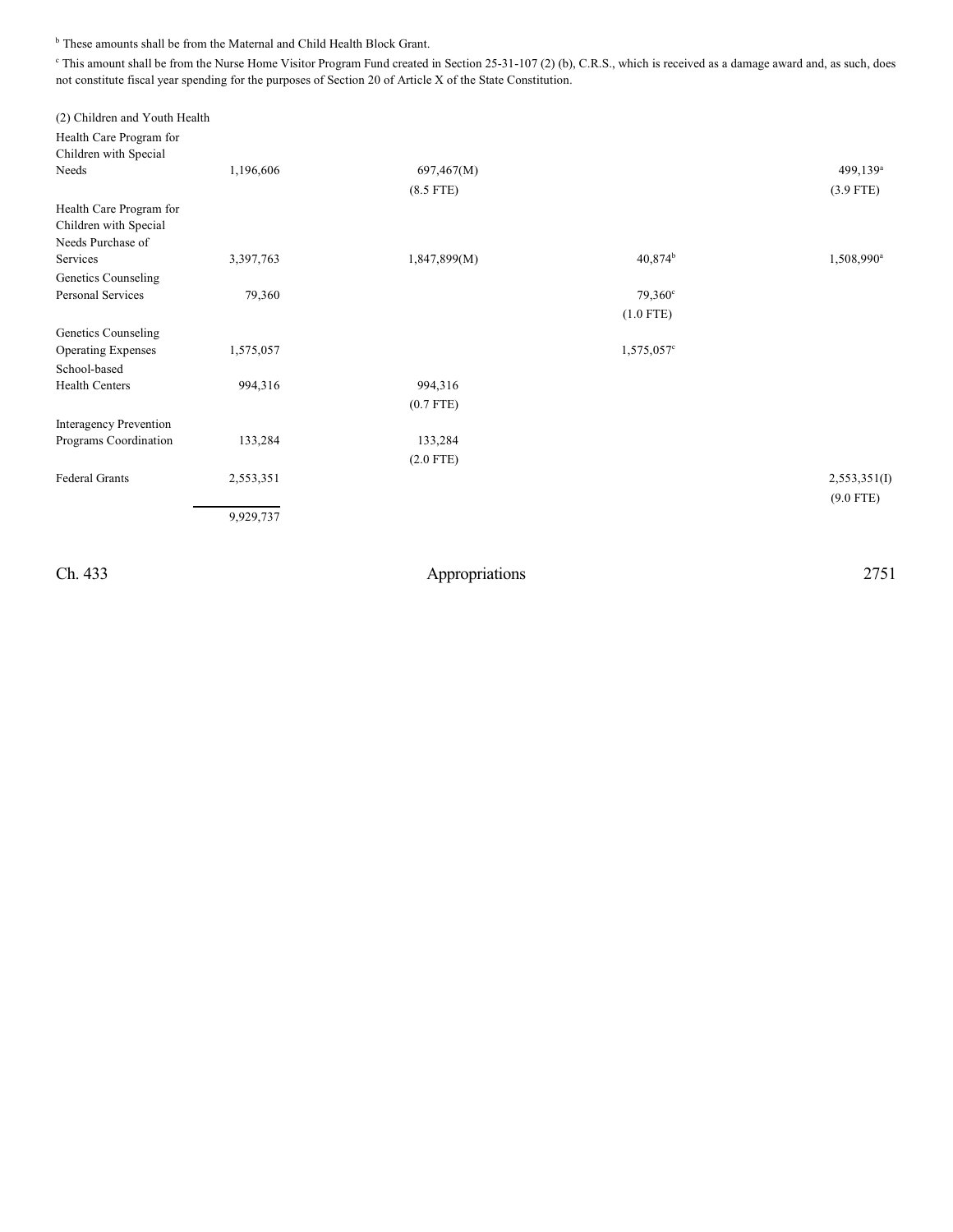| Ch. 433 | Appropriations            |                           |                               |                                                |                             |                                       |                         |  |  |
|---------|---------------------------|---------------------------|-------------------------------|------------------------------------------------|-----------------------------|---------------------------------------|-------------------------|--|--|
|         |                           | <b>APPROPRIATION FROM</b> |                               |                                                |                             |                                       |                         |  |  |
|         | ITEM &<br><b>SUBTOTAL</b> | <b>TOTAL</b>              | <b>GENERAL</b><br><b>FUND</b> | <b>GENERAL</b><br><b>FUND</b><br><b>EXEMPT</b> | <b>CASH</b><br><b>FUNDS</b> | <b>REAPPROPRIATED</b><br><b>FUNDS</b> | FEDERAL<br><b>FUNDS</b> |  |  |
|         |                           |                           |                               |                                                |                             |                                       |                         |  |  |

<sup>a</sup> These amounts shall be from the Maternal and Child Health Block Grant.

 $<sup>b</sup>$  This amount shall be from client fees.</sup>

<sup>c</sup> These amounts shall be from the Newborn Screening and Genetic Counseling Cash Fund created in Section 25-4-1006 (1), C.R.S.

(3) Injury, Suicide, and Violence Prevention

| Colorado Children's Trust      |           |             |                        |              |
|--------------------------------|-----------|-------------|------------------------|--------------|
| <b>Fund Personal Services</b>  | 148,122   |             | 75,777 <sup>a</sup>    | 72,345(I)    |
|                                |           |             | $(1.5$ FTE)            |              |
| Colorado Children's Trust      |           |             |                        |              |
| <b>Fund Operating Expenses</b> | 1,027,997 |             | 395,137 <sup>a</sup>   | 632,860(I)   |
| Tony Grampsas Youth            |           |             |                        |              |
| Services Program               | 3,575,764 |             | 3,575,764 <sup>b</sup> |              |
|                                |           |             | $(3.0$ FTE)            |              |
| Suicide Prevention             | 384,348   | 384,348     |                        |              |
|                                |           | $(2.0$ FTE) |                        |              |
| Injury Prevention              | 2,212,751 |             |                        | 2,212,751(I) |
|                                |           |             |                        | $(20.2$ FTE) |
|                                | 7,348,982 |             |                        |              |
|                                |           |             |                        |              |

<sup>a</sup> These amounts shall be from the Colorado Children's Trust Fund created in Section 19-3.5-106 (1), C.R.S.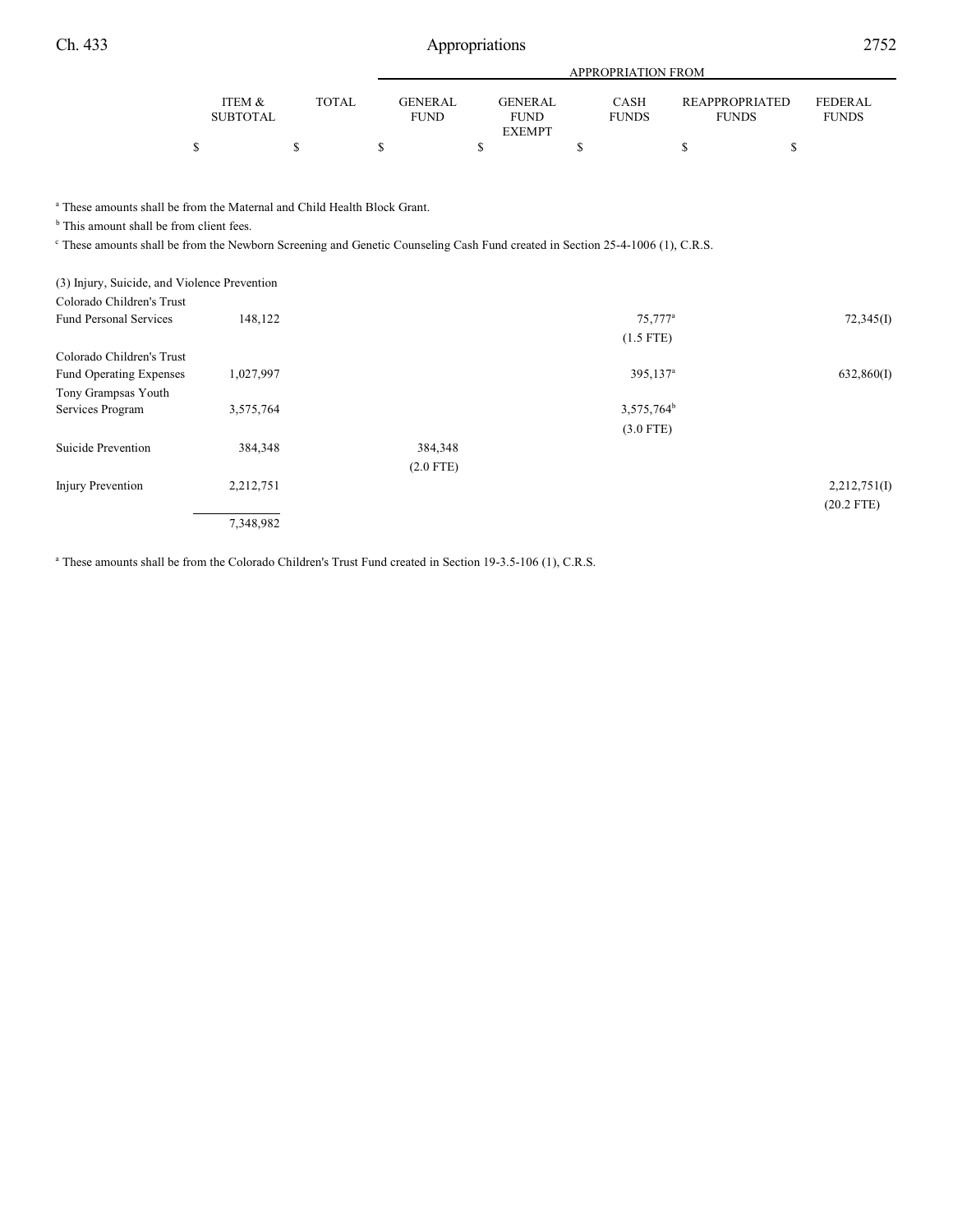$b$  This amount shall be from the Tobacco Litigation Settlement Cash Fund created in Section 24-22-115 (1) (a), C.R.S., which is received as a damage award and, as such, does not constitute fiscal year spending for the purposes of Section 20 of Article X of the State Constitution.

#### **(E) Nutrition Services**

| Women, Infants, and<br>Children Supplemental                   |             |             |             |                        |               |               |
|----------------------------------------------------------------|-------------|-------------|-------------|------------------------|---------------|---------------|
| Food Grant                                                     | 93,670,878  |             |             |                        |               | 93,670,878(I) |
|                                                                |             |             |             |                        |               | $(17.4$ FTE)  |
| Child and Adult Care                                           |             |             |             |                        |               |               |
| Food Program                                                   | 24,229,230  |             |             |                        |               | 24,229,230(I) |
|                                                                |             |             |             |                        |               | $(8.0$ FTE)   |
|                                                                | 117,900,108 |             |             |                        |               |               |
|                                                                |             | 225,638,696 |             |                        |               |               |
|                                                                |             | 225,433,340 |             |                        |               |               |
|                                                                |             |             |             |                        |               |               |
| (10) HEALTH FACILITIES AND EMERGENCY MEDICAL SERVICES DIVISION |             |             |             |                        |               |               |
| (A) Licensure                                                  |             |             |             |                        |               |               |
| <b>Health Facilities General</b>                               |             |             |             |                        |               |               |
| Licensure Program                                              | 3,696,575   |             | 266,543     | 3,430,032 <sup>a</sup> |               |               |
|                                                                |             |             | $(2.6$ FTE) | $(34.1$ FTE)           |               |               |
| Medicaid/Medicare                                              |             |             |             |                        |               |               |
| Certification Program                                          | 8,320,010   |             |             |                        | $4,000,852^b$ | 4,319,158(I)  |
|                                                                |             |             |             |                        | $(45.4$ FTE)  | $(49.1$ FTE)  |
|                                                                | 12,016,585  |             |             |                        |               |               |
|                                                                |             |             |             |                        |               |               |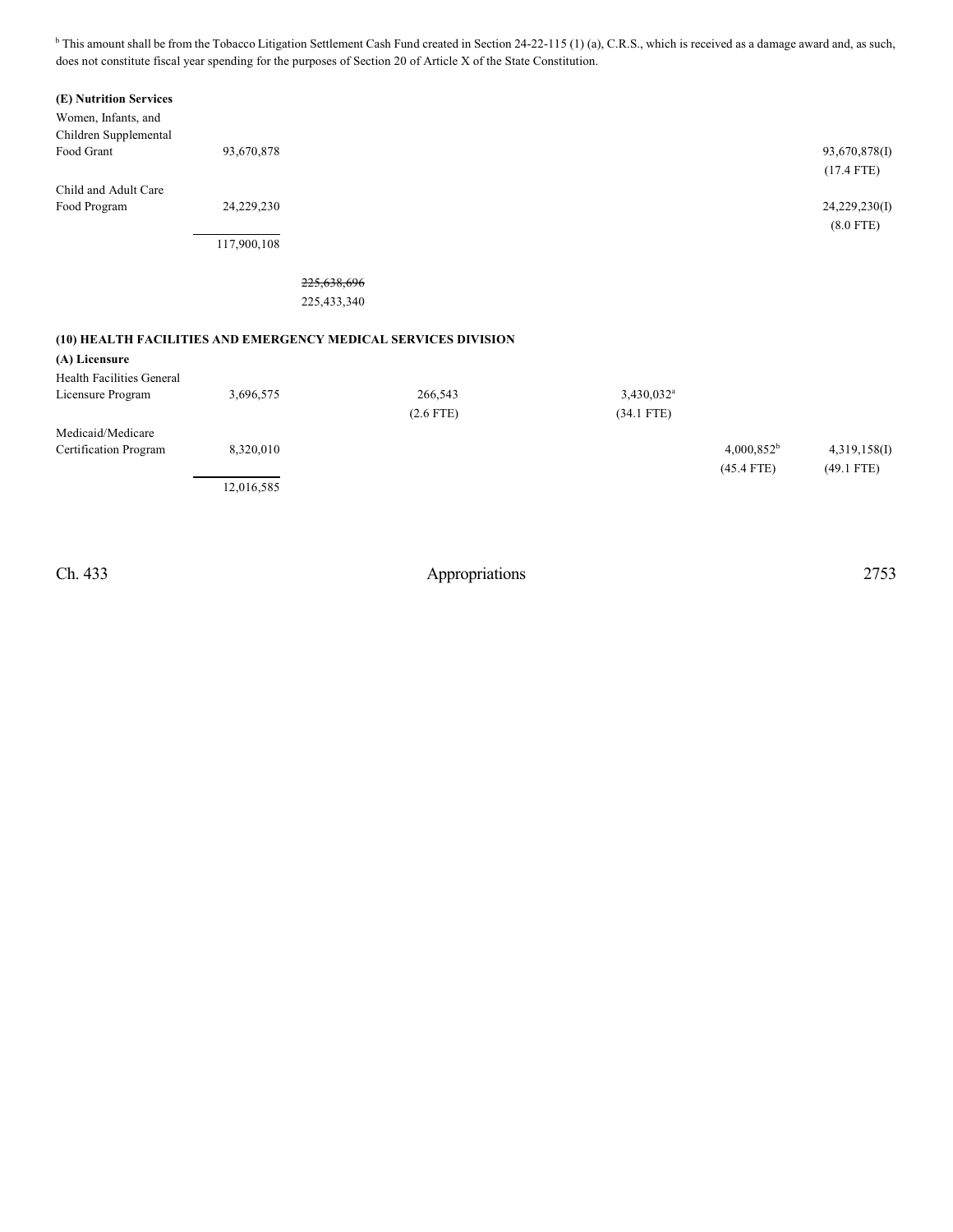|                   |              | <b>APPROPRIATION FROM</b> |  |                |  |              |  |                       |  |                |  |
|-------------------|--------------|---------------------------|--|----------------|--|--------------|--|-----------------------|--|----------------|--|
| <b>ITEM &amp;</b> | <b>TOTAL</b> | <b>GENER AL</b>           |  | <b>GENERAL</b> |  | <b>CASH</b>  |  | <b>REAPPROPRIATED</b> |  | <b>FEDERAL</b> |  |
| <b>SUBTOTAL</b>   |              | <b>FUND</b>               |  | <b>FUND</b>    |  | <b>FUNDS</b> |  | <b>FUNDS</b>          |  | <b>FUNDS</b>   |  |
|                   |              |                           |  | <b>EXEMPT</b>  |  |              |  |                       |  |                |  |
|                   |              |                           |  |                |  |              |  |                       |  |                |  |

<sup>a</sup> Of this amount, an estimated \$1,417,453 shall be from the Health Facilities General Licensure Cash Fund created in Section 25-3-103.1 (1), C.R.S., an estimated \$910,288 shall be from the Home Care Agency Cash Fund created in Section 25-27.5-105, C.R.S., an estimated \$778,061 shall be from the Assisted Living Residence Cash Fund created in Section 25-27-107.5, C.R.S., an estimated \$209,397 shall be from the Medication Administration Cash Fund created in Section 25-1.5-303 (5) (a), C.R.S., an estimated \$20,238 shall be from the Assisted Living Residence Improvement Cash Fund created in Section 25-27-106 (2) (b) (IV), C.R.S., and an estimated \$94,595 shall be from various sources of cash funds.

<sup>b</sup> This amount shall be from Medicaid funds appropriated to the Transfer to Department of Public Health and Environment Facility for Survey and Certification line item in the Department of Health Care Policy and Financing.

#### **(B) Emergency Medical Services**

| State EMS Coordination,<br>Planning and Certification |           |                          |
|-------------------------------------------------------|-----------|--------------------------|
| Program                                               | 1,463,157 | 1,463,157 <sup>a</sup>   |
|                                                       |           | $(15.0$ FTE)             |
| Distributions to Regional                             |           |                          |
| <b>Emergency Medical and</b>                          |           |                          |
| Trauma Councils                                       |           |                          |
| (RETACs)                                              | 1,785,000 | 1,785,000 <sup>b</sup>   |
| <b>Emergency Medical</b>                              |           |                          |
| Services Provider Grants                              | 6,793,896 | $6,793,896$ <sup>b</sup> |
| Trauma Facility                                       |           |                          |
| Designation Program                                   | 383,237   | 383,237 <sup>c</sup>     |
|                                                       |           | $(2.1$ FTE)              |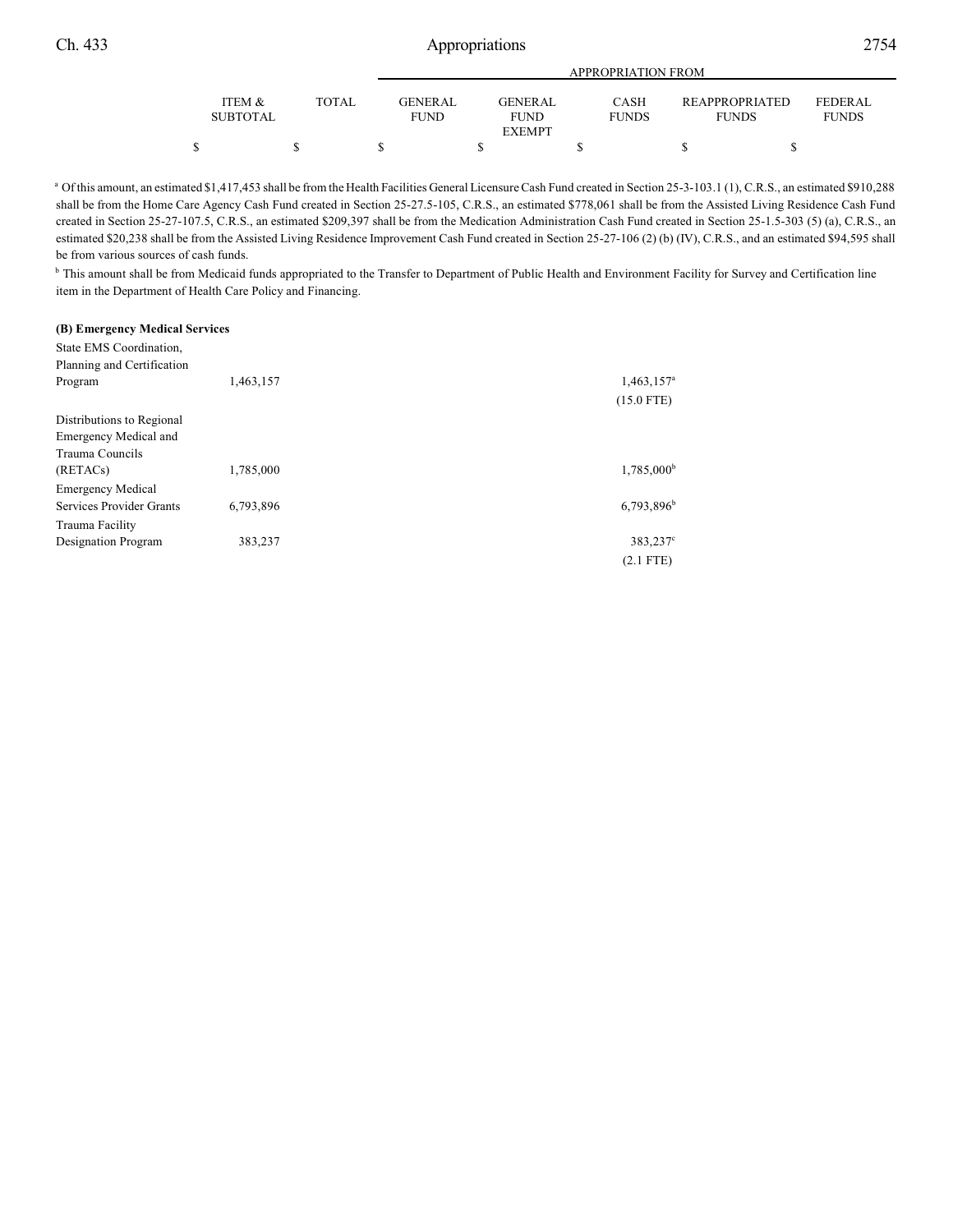| <b>Federal Grants</b><br>Poison Control                                                                                                                                                                                                                                                                                                                                                                                                                                                                                                                                                                                                        | 182,217<br>1,414,876<br>12,022,383 | 1,414,876                                                                                                                                                                 |                        |                      | 182,217(I)<br>$(1.5$ FTE) |  |  |  |  |
|------------------------------------------------------------------------------------------------------------------------------------------------------------------------------------------------------------------------------------------------------------------------------------------------------------------------------------------------------------------------------------------------------------------------------------------------------------------------------------------------------------------------------------------------------------------------------------------------------------------------------------------------|------------------------------------|---------------------------------------------------------------------------------------------------------------------------------------------------------------------------|------------------------|----------------------|---------------------------|--|--|--|--|
| <sup>a</sup> Of this amount, an estimated \$1,443,006 shall be from the Emergency Medical Services Account within the Highway Users Tax Fund created in Section 25-3.5-603 (1)<br>(a), C.R.S., and an estimated \$20,151 shall be from the Fixed-Wing and Rotary-Wing Ambulances Cash Fund established in Section 25-3.5-307 (2) (a), C.R.S.<br><sup>b</sup> These amounts shall be from the Emergency Medical Services Account within the Highway Users Tax Fund created in Section 25-3.5-603 (1) (a), C.R.S.<br><sup>c</sup> This amount shall be from the Statewide Trauma Care System Cash Fund created in Section 25-3.5-705 (2), C.R.S. |                                    |                                                                                                                                                                           |                        |                      |                           |  |  |  |  |
| (C) Indirect Cost                                                                                                                                                                                                                                                                                                                                                                                                                                                                                                                                                                                                                              |                                    |                                                                                                                                                                           |                        |                      |                           |  |  |  |  |
| <b>Assessment</b>                                                                                                                                                                                                                                                                                                                                                                                                                                                                                                                                                                                                                              |                                    |                                                                                                                                                                           |                        | 569,894 <sup>b</sup> | 753,588(I)                |  |  |  |  |
|                                                                                                                                                                                                                                                                                                                                                                                                                                                                                                                                                                                                                                                | 2,624,046                          |                                                                                                                                                                           | 1,300,564 <sup>a</sup> |                      |                           |  |  |  |  |
| <sup>a</sup> This amount shall be from various sources of cash funds.<br>item in the Department of Health Care Policy and Financing.                                                                                                                                                                                                                                                                                                                                                                                                                                                                                                           |                                    | <sup>b</sup> This amount shall be from Medicaid funds transferred from the Transfer to Department of Public Health and Environment Facility Survey and Certification line |                        |                      |                           |  |  |  |  |
|                                                                                                                                                                                                                                                                                                                                                                                                                                                                                                                                                                                                                                                |                                    | 26, 461, 865                                                                                                                                                              |                        |                      |                           |  |  |  |  |
|                                                                                                                                                                                                                                                                                                                                                                                                                                                                                                                                                                                                                                                |                                    | 26,663,014                                                                                                                                                                |                        |                      |                           |  |  |  |  |
| (11) EMERGENCY PREPAREDNESS AND RESPONSE DIVISION                                                                                                                                                                                                                                                                                                                                                                                                                                                                                                                                                                                              |                                    |                                                                                                                                                                           |                        |                      |                           |  |  |  |  |
| <b>Emergency Preparedness</b>                                                                                                                                                                                                                                                                                                                                                                                                                                                                                                                                                                                                                  |                                    |                                                                                                                                                                           |                        |                      |                           |  |  |  |  |
| and Response Program                                                                                                                                                                                                                                                                                                                                                                                                                                                                                                                                                                                                                           | 18,757,182                         | 1,747,808(M)                                                                                                                                                              |                        |                      | 17,009,374                |  |  |  |  |
|                                                                                                                                                                                                                                                                                                                                                                                                                                                                                                                                                                                                                                                |                                    | $(2.0$ FTE)                                                                                                                                                               |                        |                      | $(36.1$ FTE)              |  |  |  |  |
| <b>Indirect Cost Assessment</b>                                                                                                                                                                                                                                                                                                                                                                                                                                                                                                                                                                                                                | 700.000                            |                                                                                                                                                                           |                        |                      | 700.000                   |  |  |  |  |
| Ch. 433                                                                                                                                                                                                                                                                                                                                                                                                                                                                                                                                                                                                                                        |                                    | Appropriations                                                                                                                                                            |                        |                      | 2755                      |  |  |  |  |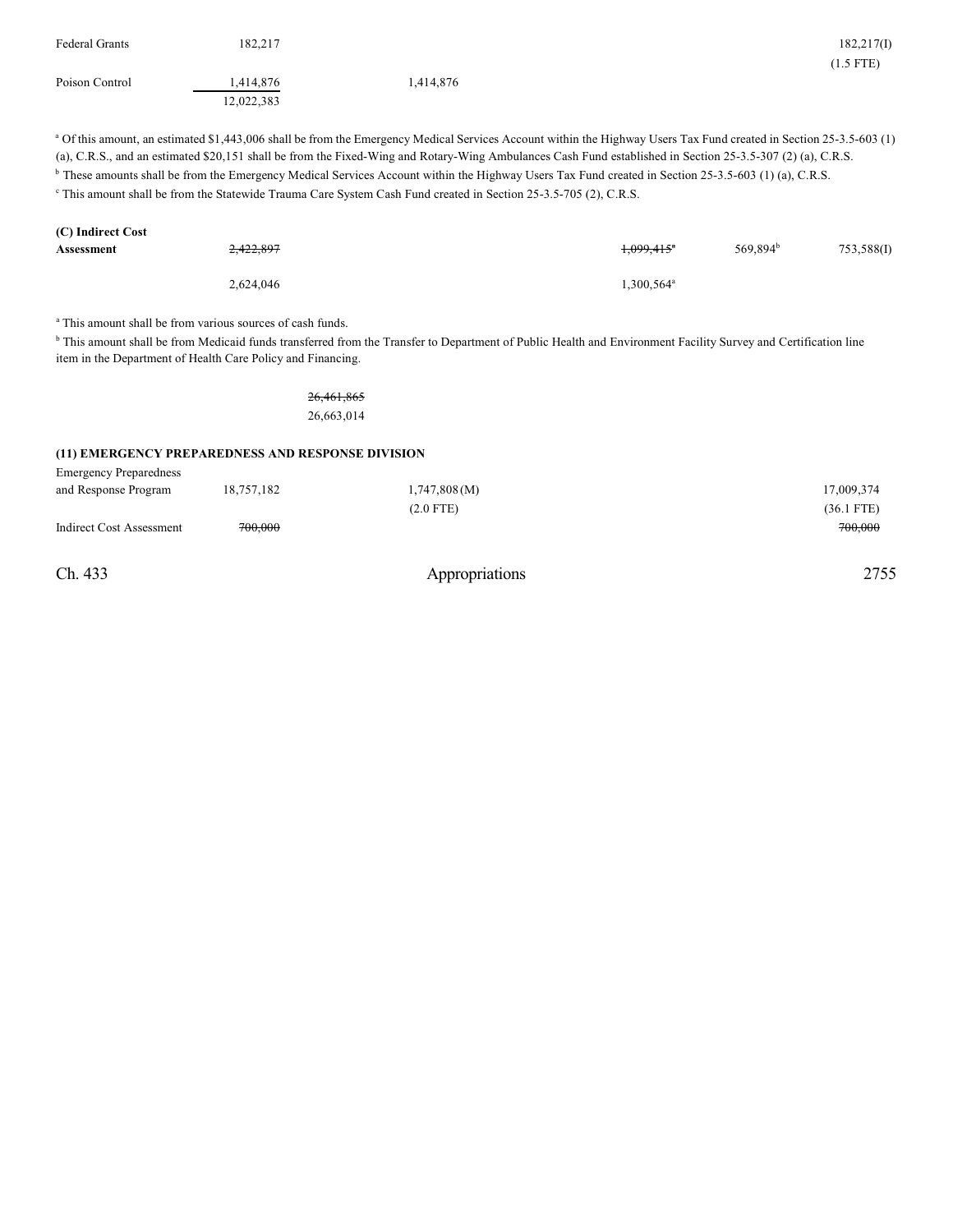|                                          |                           |               |                               |                                                | <b>APPROPRIATION FROM</b> |                             |    |                                       |                                |
|------------------------------------------|---------------------------|---------------|-------------------------------|------------------------------------------------|---------------------------|-----------------------------|----|---------------------------------------|--------------------------------|
|                                          | ITEM &<br><b>SUBTOTAL</b> | <b>TOTAL</b>  | <b>GENERAL</b><br><b>FUND</b> | <b>GENERAL</b><br><b>FUND</b><br><b>EXEMPT</b> |                           | <b>CASH</b><br><b>FUNDS</b> |    | <b>REAPPROPRIATED</b><br><b>FUNDS</b> | <b>FEDERAL</b><br><b>FUNDS</b> |
|                                          | \$                        | \$            | \$                            | \$                                             | \$                        |                             | \$ | \$                                    |                                |
|                                          | 627,660                   |               |                               |                                                |                           |                             |    |                                       | 627,660                        |
|                                          |                           | 19,457,182    |                               |                                                |                           |                             |    |                                       |                                |
|                                          |                           | 19,384,842    |                               |                                                |                           |                             |    |                                       |                                |
| <b>TOTALS PART XVI</b><br>(PUBLIC HEALTH |                           |               |                               |                                                |                           |                             |    |                                       |                                |
| <b>AND ENVIRONMENT)</b>                  |                           | \$462,258,351 | \$27,401,555                  | \$441,600 <sup>a</sup>                         |                           | \$156,195,320               |    | \$32,052,315                          | $$246,167,561$ <sup>b</sup>    |
|                                          |                           | \$464,372,842 | \$27,819,120                  |                                                |                           | \$158,596,625               |    | \$31,568,086                          | \$245,947,411 <sup>b</sup>     |

<sup>a</sup> This amount is not subject to the limitation on General Fund appropriations set forth in Section 24-75-201.1, C.R.S., or any other spending limitation existing in law pursuant to Section 21 (8) of Article X of the State Constitution.

<sup>b</sup> Of this amount,  $222,743,309$  \$222,595,499 contains an (I) notation.

**FOOTNOTES** -- The following statements are referenced to the numbered footnotes throughout section 2.

48 Department of Public Health and Environment, Prevention Services Division, Family and Community Health, Women's Health, Family Planning Program Administration; Family Planning Purchase of Services; and Family Planning Federal Grants -- Pursuant to Article V, Section 50, of the Colorado Constitution, no public funds shall be used by the State of Colorado, its agencies or political subdivisions to pay or otherwise reimburse, either directly or indirectly, any person, agency or facility for the performance of any induced abortion, provided however, that the General Assembly, by specific bill, may authorize and appropriate funds to be used for those medical services necessary to prevent the death of either a pregnant woman or her unborn child under circumstances where every reasonable effort is made to preserve the life of each.